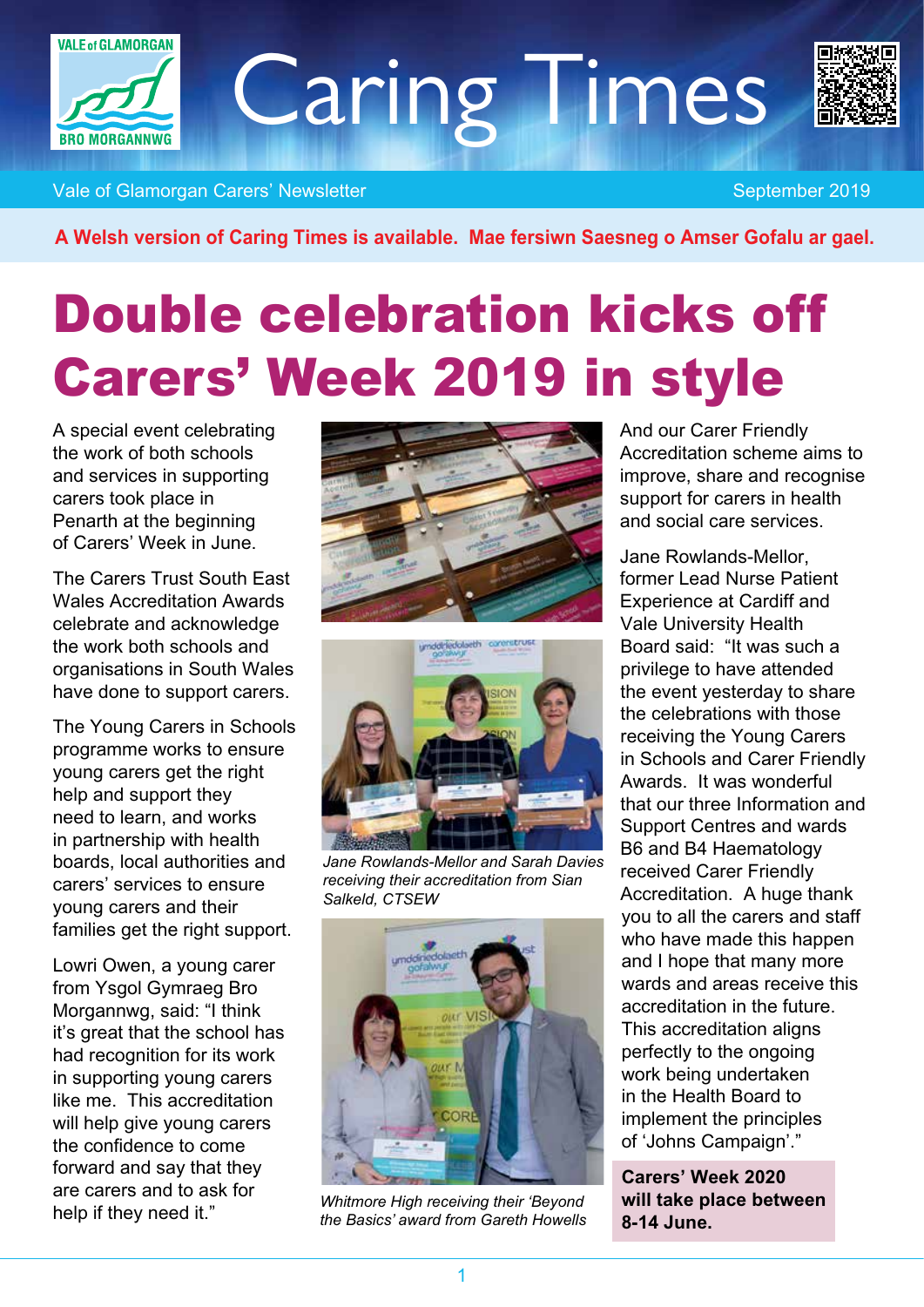# Carers Rights Day 2019



*Carers' Rights Day (CRD) makes carers aware of their rights (especially* 

*benefits), at the end of November. This year, CRD will take place on Thursday 21 November 2019 and Carers UK are encouraging organisations to focus on:*

*• Making carers aware of their rights.*

*The Carers UK website will have more information www.carersuk.org/news-andcampaigns/campaigns/carers-rights-day Every year, more than 2 million people become carers. Many struggle to navigate the maze of services and entitlements, and miss out on financial and practical support.*

*And it's not just people who are new to caring – even those* 



*who have been caring for years sometimes aren't aware of their entitlements.*

- *• Letting carers know where to get help and support. Caring can present all kinds of challenges. We want every carer to know where to turn for advice, information and support, whether in their local community or online.*
- *• Raising awareness of the needs of carers. Carers' Rights Day raises awareness of the needs of carers with the public, decision makers and professionals, helping us realise our vision of a society that respects, values and supports carers.*

# Meals on Wheels in the Eastern Vale



*Cardiff Council's successful Meals on Wheels service is expanding to provide meals to residents in the Vale of Glamorgan.*

*At a time when around a quarter of UK local authorities have stopped offering a Meals on Wheels service to elderly and vulnerable people since 2014, Cardiff's service is bucking the trend and growing to ensure even more customers, including carers, in the area can enjoy hot, nutritious food delivered to their homes.*

*For seven days a week, 365 days a year, friendly drivers can now deliver to customers in eastern parts of the Vale of Glamorgan, including Dinas Powys, Sully, Llandough, Penarth and Wenvoe. As well as providing lunchtime meals that cater for a variety of diets and conditions, the team also carries out a caring welfare check on customers.*

*Customers can be referred by family, friends, neighbours, or health or social care professionals and must meet* 

*one of the following criteria:*

- *• Having difficulty preparing a meal safely*
- *• Liable to self-neglect or would eat an inappropriate diet without the service*
- *• Unable to shop for food*
- *• Have a mental or physical disability*
- *• Needing support due to recovery from hospitalisation or illness; carer illness or holiday, or bereavement.*

*The service is not just for the elderly - the youngest Meals on Wheels customer is 20 while the oldest is 102-years-old. Customers can choose when and how often they would like to receive meals.*

*For more information about the service, visit www.cardiff.gov.uk/ mealsonwheels or [www.dewis.wales/](http://www.dewis.wales/ResourceDirectory/ViewResource.aspx?id=7058) [ResourceDirectory/ViewResource.](http://www.dewis.wales/ResourceDirectory/ViewResource.aspx?id=7058) [aspx?id=7058](http://www.dewis.wales/ResourceDirectory/ViewResource.aspx?id=7058) or ring 02920 537080.*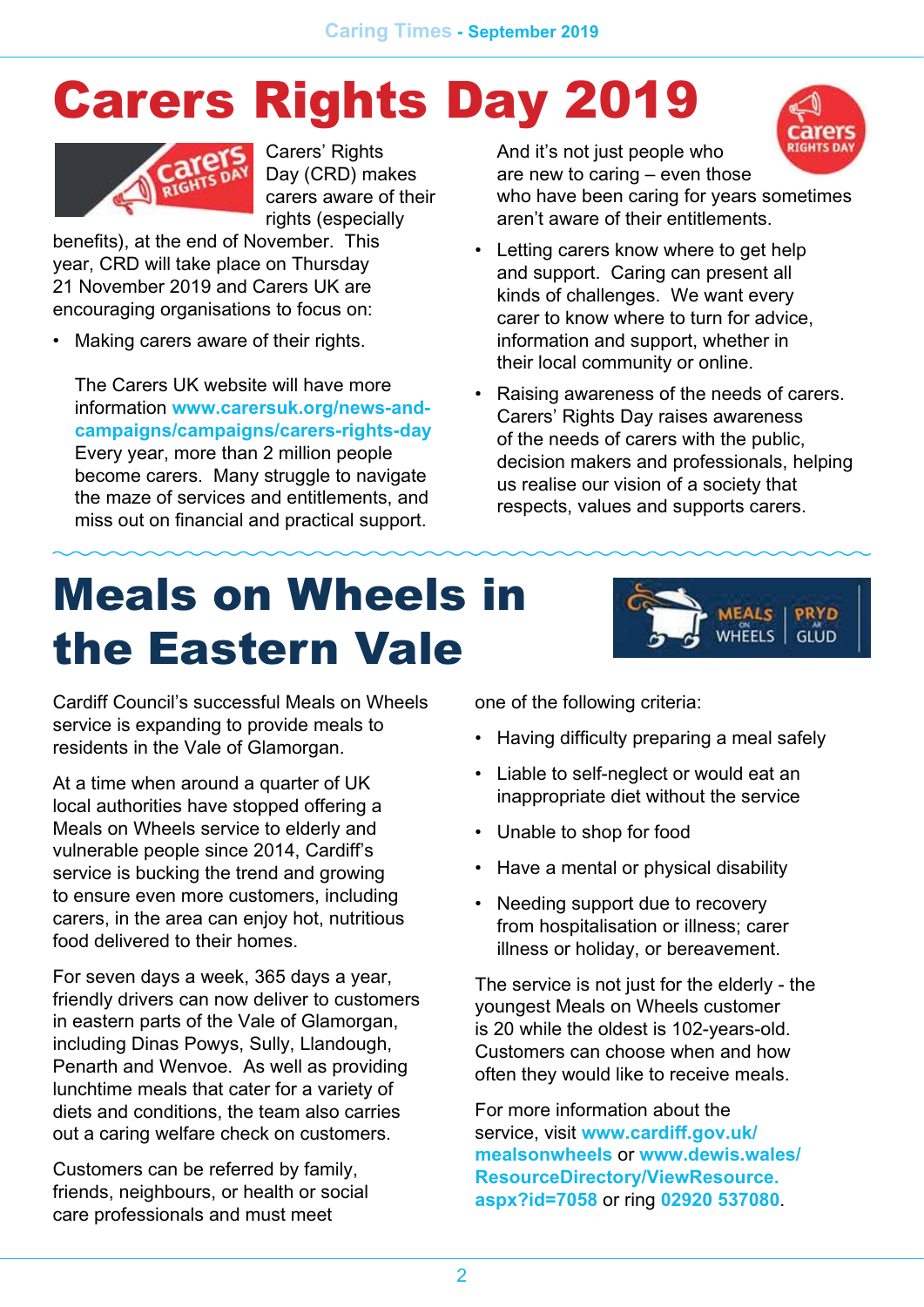## International Older People's Day Free Event

*The Vale 50+ Forum are holding a free event between 10am-3pm on Tuesday 1 October to celebrate International Older People's Day at CF61 (formerly the Llantwit Major Youth Centre), Station Road, Llantwit Major, CF61 1ST.*

#### *There will be stalls and performances from:*

*• Atal Y Fro*

- *• Atlantic College Choir*
- *• Woody's Lodge*
- 
- *• Safer Vale*
- 
- *• Welsh Air Ambulance*
- 

*As well as interactive activities such as line dancing, tai chi and walking football.*

*For more information or queries please contact the Vale 50+ Forum*  *via telephone 01446 709779 or email OPF@valeofglamorgan.gov.uk* 

## Cardiff and Vale Integrated Family Support Team (IFST)

*The Cardiff and Vale Integrated Family Support Team support the needs of vulnerable families in crisis across Cardiff and the Vale of Glamorgan. We are here to help support families who are having problems with substance misuse which has an impact on the welfare of children.*

*We help some of the most vulnerable families in Cardiff and the Vale of Glamorgan by supporting them to stay together by empowering them to take positive steps to improve their lives. Through dedicated programmes such as CRAFT\* the professional team work with families to recognise the changes that are needed to take control of their lives once again.*

*\*CRAFT Programme - Community Reinforcement and Family Training - Family support services*

*Substance misuse affects the person you love, but it also affects their carer.*

*It can really hurt to see someone you love struggling with a drug or alcohol problem. What do you do for the best? What do you say, how do you support them and look* 



**Cardiff & Vale Integrated Family Support Team** 

*after yourself? These are all questions that many people have or struggle to answer - this is where we come in.*

*CRAFT Programme is a free informal and relaxed therapeutic programme, designed especially for family members, partners and friends. We are dedicated to helping family and friends create positive change for themselves and for their loved ones who are struggling with their substance use problems.*

*It has been widely evaluated and the results have shown that it can help family members improve their own lives, help their loved one reduce, or even stop their substance misuse by helping them into an appropriate support service*

*If you think you could benefit from this programme and would Iike to book a place or simply would like to find out more information please get in touch with us directly on:*

*Telephone: 029 2087 3567 e-mail: craft@cardiff.gov.uk website [www.dewis.wales/](http://www.dewis.wales/ResourceDirectory/ViewResource.aspx?id=2046) [ResourceDirectory/ViewResource.](http://www.dewis.wales/ResourceDirectory/ViewResource.aspx?id=2046) [aspx?id=2046](http://www.dewis.wales/ResourceDirectory/ViewResource.aspx?id=2046)*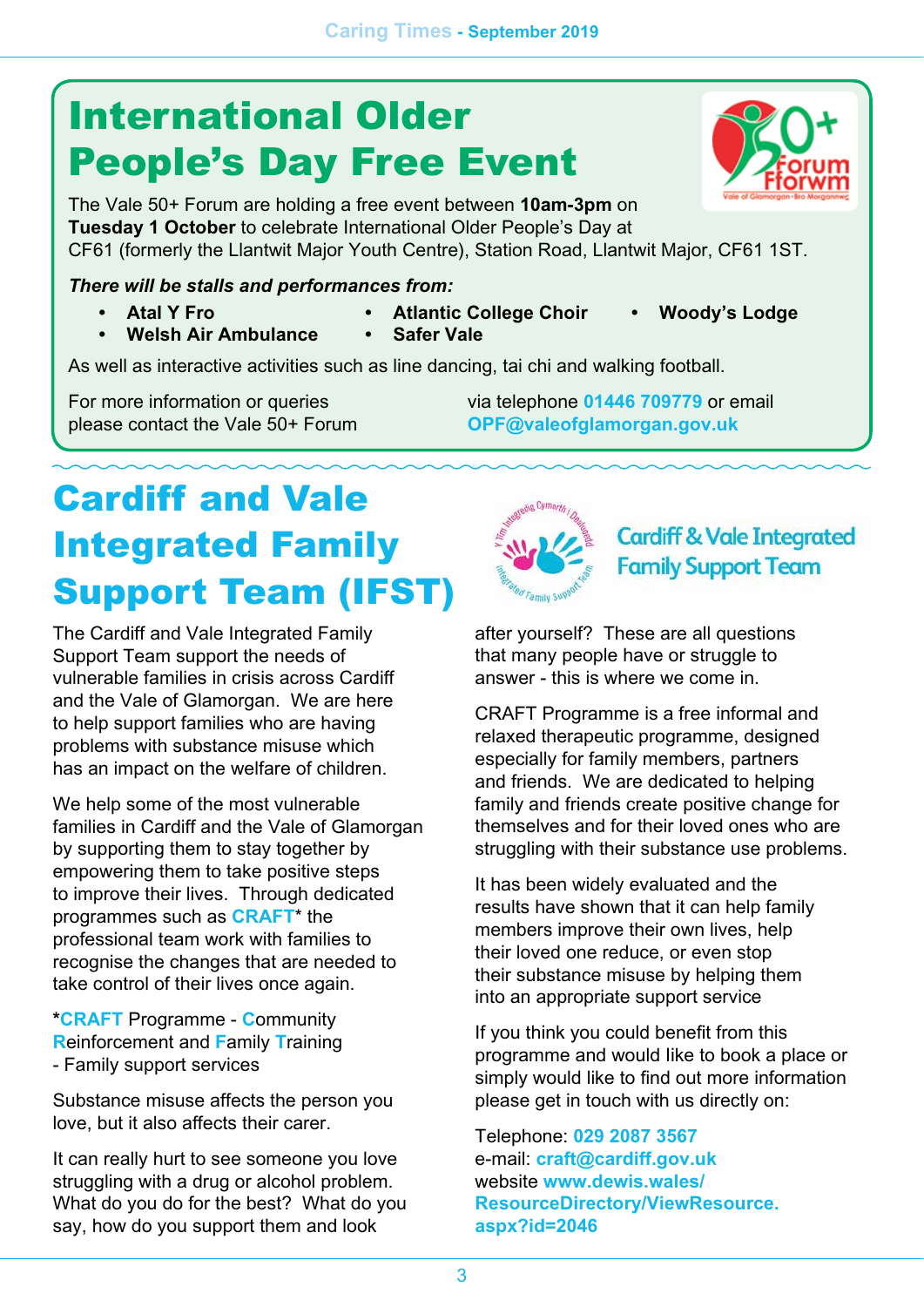# Disability Sport Directory

*My name is Simon Jones. I am the Disability Sport Wales Development Officer for the Vale of Glamorgan Council and I am based in the Healthy Living Team and work alongside my colleagues to help increase physical activity levels of all residents throughout the Vale.* 

*One of my main aims to link with local community sport clubs so we can offer a wide range of activities in different settings, these range from disability specific to inclusive sessions. A large majority of the clubs are run by volunteers who do an amazing job in offering a wide range of sport and physical activities, including: Vale Accessible Cycling Club, Barry Town Utd PDFC, Motion Control Dance and many many more.* 

*There is a Disability Sport Directory available on the Vale of Glamorgan council's website (see [www.valeofglamorgan.gov.uk/Documents/](http://www.valeofglamorgan.gov.uk/Documents/Enjoying/Sports%20Development/Disability%20Sport/English-Disability-Directory-2019-.pdf) [Enjoying/Sports%20Development/](http://www.valeofglamorgan.gov.uk/Documents/Enjoying/Sports%20Development/Disability%20Sport/English-Disability-Directory-2019-.pdf) [Disability%20Sport/English-Disability-](http://www.valeofglamorgan.gov.uk/Documents/Enjoying/Sports%20Development/Disability%20Sport/English-Disability-Directory-2019-.pdf)[Directory-2019-.pdf](http://www.valeofglamorgan.gov.uk/Documents/Enjoying/Sports%20Development/Disability%20Sport/English-Disability-Directory-2019-.pdf)) which offers over 50* 

*different opportunities, all of the activities have contact details so you can speak to the clubs directly.* 

*My job has a lot of flexibility so I can work with a wide range of organisations, these* 



**Disability** Sport<br>Wales



*include: Carers Forums, Social Services, Schools, Day Centres, basically anyone who has links with disabled people.*

*Even though my job title has the word "Sport" in, I am keen to explore ways in which carers increase their physical activity levels. I am happy to promote or help set up any physical activity, examples of this in the Vale are Tai Chi, Walking Groups and Walking Football.*

*If you're a carer looking to get more active, please get in contact and I will be happy to help. sljones@valeofglamorgan.gov.uk 01446 704728*

### Manual Handling Training

*The next MH course for carers will take place on Friday 29 November 2019 and will be held between 9.30am - 3.30pm at Unit 5 Business Service Centre, Hood Road, Barry, CF62 5QN. Please ring 01446 704604 or email Carersservices@valeofglamorgan.gov.uk if you would like to attend.*

*One of the carers who attended the last course in June shares her experience:*

*"Thank you so much for the opportunity to attend the course, my sister Rachel and I found it very informative and useful. We were given a lot of practical demonstrations regarding how to use equipment like slide sheets, car swivel seat, and car door bar to help mum and dad get in and out of the house. The lady training that day was very knowledgeable and had a good practical understanding regarding the problems we encounter due to her nursing background.*

*She showed me how to handle the wheelchair correctly and how to get it in and out of the car* 

*with minimal strain to my back. The booklet provided was very useful and gave a lot of detail regarding back care advice.*

*The chance to discuss practical problems and our individual caring experiences was invaluable and was a good "stress release". Mum has noticed the difference when I ease her out of her seat to a standing position just using my "palm!" (palm of my hand).* 

*My sister is looking to order a number of aids to help at home and found the correct websites with the help of our trainer, Elspeth.*

*I was impressed that we came away with a professional looking certificate to confirm attendance.*

*I would strongly recommend carers attend because the training is "hands-on", practical and a workshop style where you can watch equipment being used correctly and learn techniques to improve safe handling".*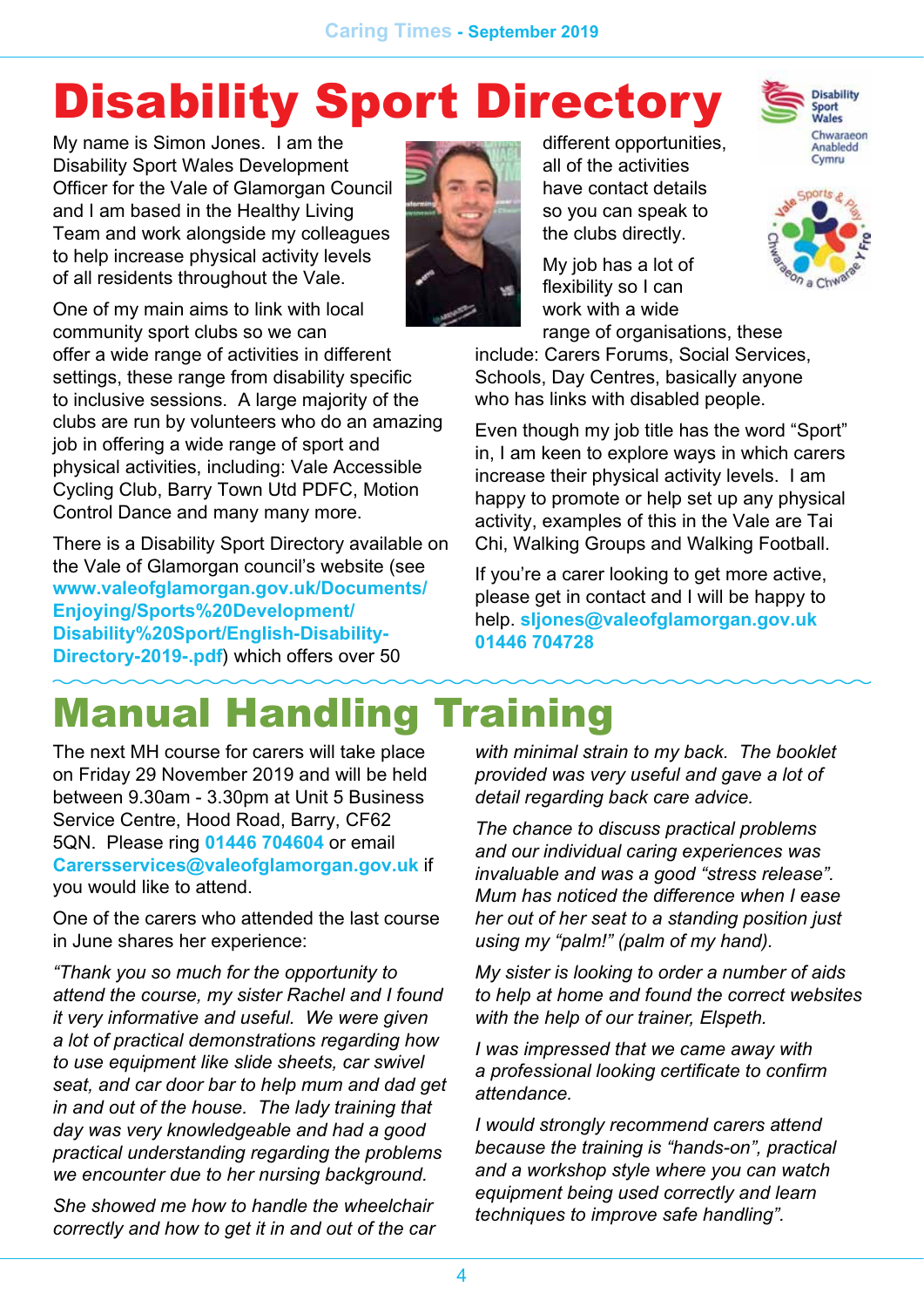## Penarth Friendship Cafe

*All are welcome to attend the Friendship Café at Trinity Church, Stanwell Road, Penarth, CF64 3EN. The café meets on the third Thursday of the month and runs from 10.30am until 12.00 noon.*

*Whilst all are welcome, this café will be a welcoming space for people living with dementia, their family, friends and carers.*

*The next cafes will take place on: Thursday 17 October 2019 Thursday 21 November 2019 Thursday 19 December 2019*

*Come along for friendship, a great cuppa and fun!* 

*(there is a nominal charge of 50p for a cup of tea/coffee) We are delighted to be running, optional, arts and craft sessions at the café for those of you who are feeling creative.*

*No need to book – just come along on the day. If you have any questions, then feel free to call Phil Batchelor, Chairman, Dementia Friendly Penarth tel 02920 569483*

## Pedal Power *– we care about carers.*

*Pedal Power provides the opportunity for a truly positive experience through our inclusive cycling. By offering a wide variety of bikes, trikes, accessories and expertise, our aim is to ensure that everybody, including carers, can enjoy the benefits of cycling. And let's not underestimate these benefits! Engaging in any physical exercise is proven to help a multitude of existing conditions (physical and mental) and can also be preventative.*

*Sometimes it's easier if we come to you – our cycling officers can bring bikes direct to venues. We recently fulfilled one lovely lady's wish to cycle again after 50 years, by taking some side-by-sides to the residential home! We are also currently running Barry Bike Club, a weekly session funded by Vale of Glamorgan Housing,* 



*where local children can learn to ride and improve their skills. Although we are Cardiff based, we are more than happy to take a variety of our bikes and trikes to where they are needed.*



**Dementia Friendly Penarth**

**Gyfeillgar Phenarth Ddementia**

*We appreciate how challenging caring and supporting others can be, so we make sure that all our staff and volunteers are welcoming and friendly – someone you can turn to and talk to. We have a lovely café on site where we are currently developing our Carers' Information Corner. Our idea is to make somewhere you can easily pick up on useful contact details and websites and we want to highlight this with an Information Fayre in the autumn (date to be confirmed).*

*We recognise that everybody's requirements are different and here at Pedal Power we want carers to know they are coming to a place where they are welcomed and where we will help if we can. Don't forget, our membership arrangement means carers go free! There's no need to feel isolated – we're open 7 days a week so call in and see how Pedal Power can make a positive difference to your life.*

*Details on our website www.cardiffpedalpower.org or ring 02920 390713*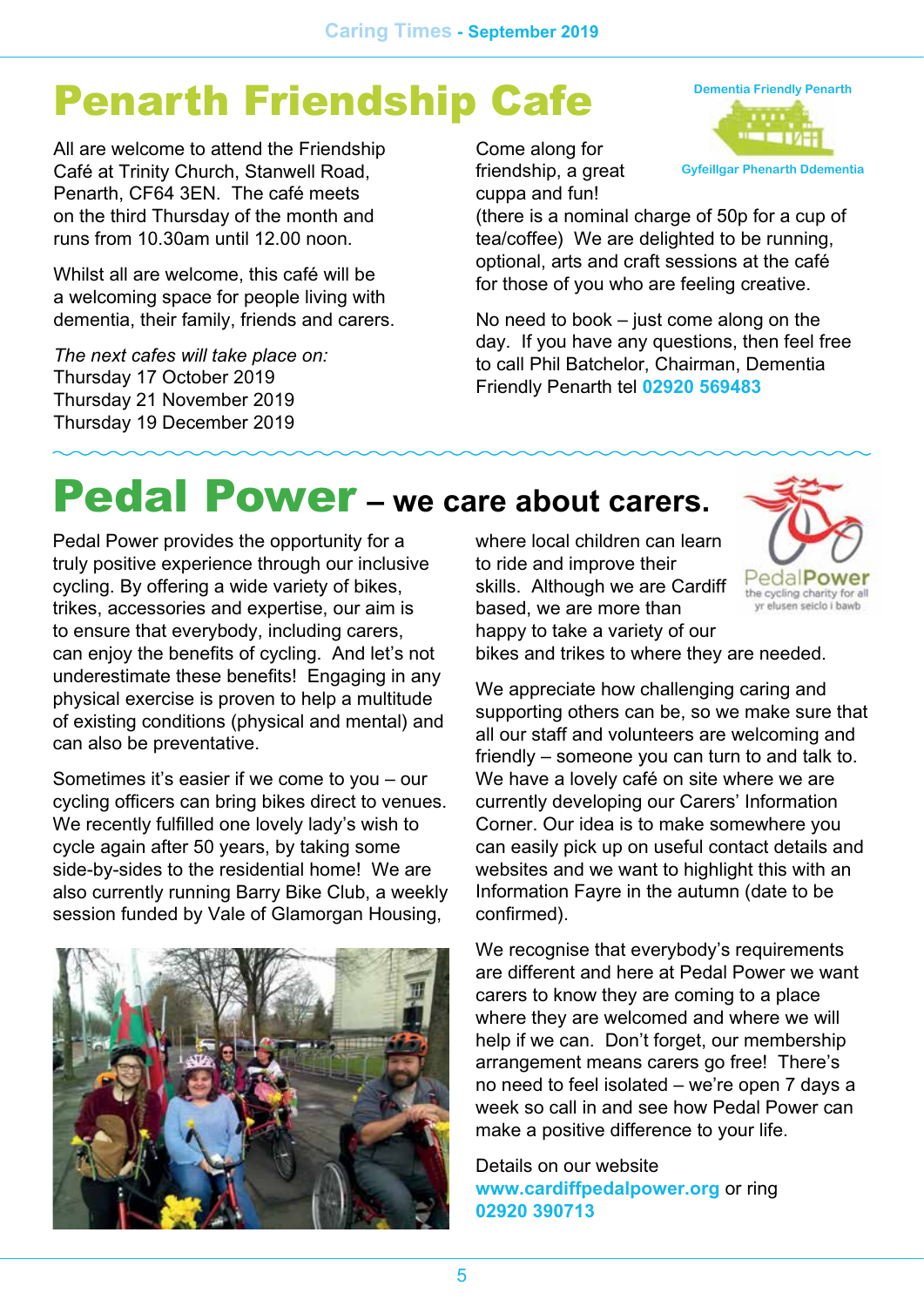## Welcome to Maggie's Cardiff



*Maggie's is now open offering free practical, emotional and social support to people with cancer and their carers across south east Wales, no matter where you live or receive treatment. Simply drop-in at any time - you're always welcome.*

#### *About Maggie's*

*When a person is diagnosed with cancer, there are many questions that need answering. Whilst medical teams based in NHS hospitals focus on giving the best possible medical care, they simply do not have time to answer all of the overwhelming questions that come when someone you care for is told they have cancer. At Maggie's we do. Our programme of support includes financial advice, nutrition workshops, stress management, art therapy, tai chi and yoga. More information can be found* 

### GIG BUDDIES

*can help support you. Caring for someone else may affect your ability to work. We can* 

*webpage*

*Support for you*

*help you to find out more about your rights as a carer, alternative working arrangements and support available to you in the workplace. Drop in for advice from our qualified staff, come and join a relaxation session to help manage stress, find a support group where you can meet people in a similar situation - you can even just pop-in for a cup of tea, a friendly face and a moment to gather your thoughts. You don't need an appointment and everything is free. Whatever you need, we're here.*

*If you're caring for someone with cancer, we* 

*on the whats on section on our* 

*[www.maggiescentres.org/](http://www.maggiescentres.org/our-centres/maggies-cardiff/) [our-centres/maggies-cardiff/](http://www.maggiescentres.org/our-centres/maggies-cardiff/)*

#### *Where we are*

*Maggie's is built in the grounds of Velindre Cancer Centre in Whitchurch, Cardiff CF14 2TL. We have a car park at the back of our building and we're open Monday to Friday from 9am to 5pm*

*To find out more about Maggie's pop in, call us on 02922 408024 or email cardiff@maggiescentres.org*

*want to go. A 'gig' can be a concert or a festival, but it can also be a rugby match,* 



*If you find it difficult to get to events and gigs a Gig Buddy can make this possible for you. It's all down to you to tell us what kind of Buddy you want!*

*Gig Buddies specifically focuses on events that happen in the evenings, such as concerts, in order to break the many barriers that stop people with a learning disability going out at night and staying up late. These barriers include lack of support, or inflexible support that forces people to leave events early. Other obstacles include transport, confidence, safety, and accessibility of venues and events. Most importantly, Gig Buddies are free to choose what their 'gig' is and when and where they* 

*a trip to a museum or theme park, or a visit to the beach. Your Gig Buddy could be a Football Buddy, a Bowling Buddy, a Rambling Buddy, a Quiz Buddy, a Roller Skating Buddy, a Surfing Buddy. Our Gig Buddies team are Kai Jones and Kylie Smith as Project Coordinators and Lyndsey Richards as Project Manager.*

#### *Our contact email is:*

*gigbuddies@ldw.org.uk. We are also visible across social media platforms such as Facebook and Twitter.*

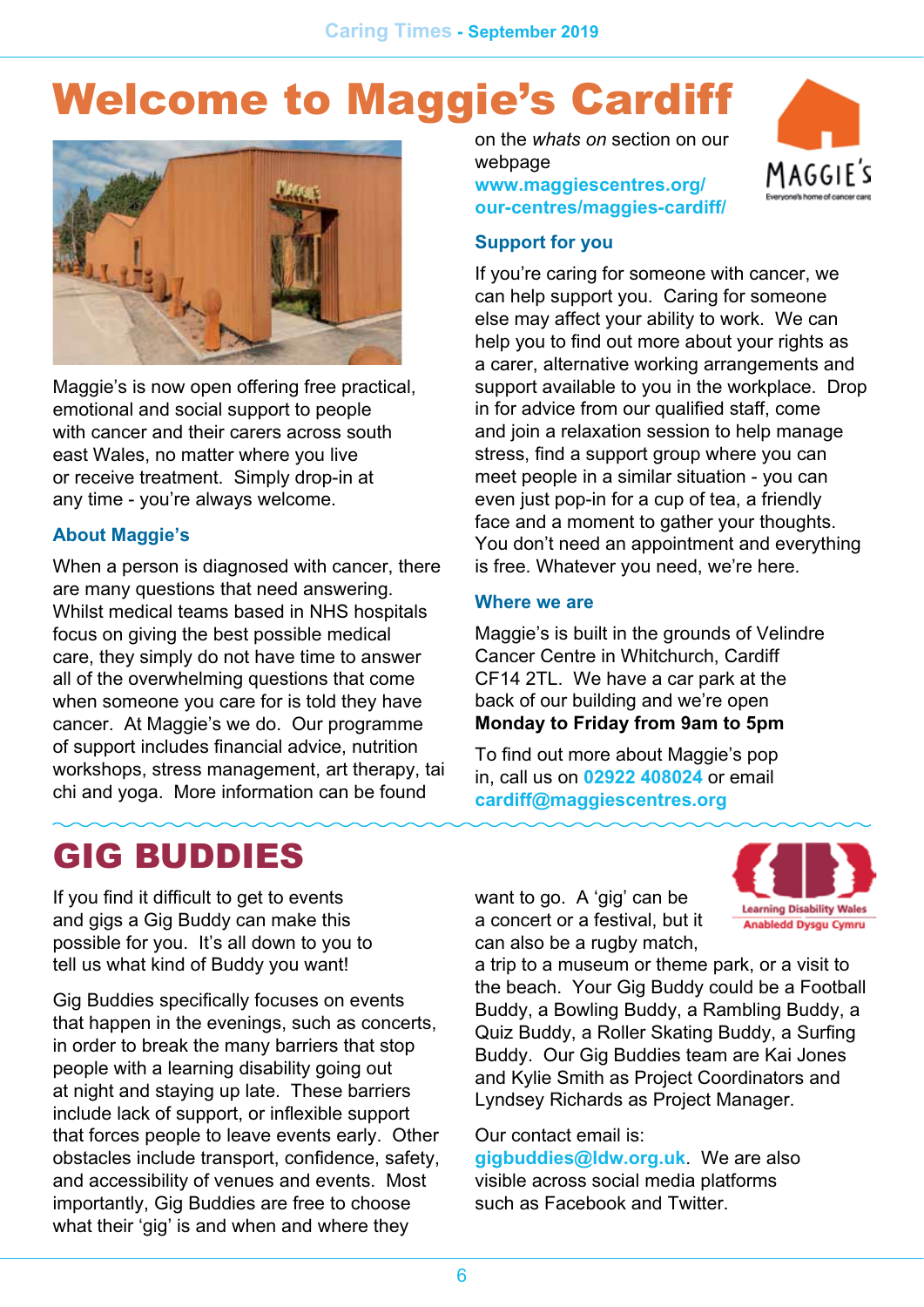### Launch of Adult Reading well Books on Prescription Scheme

*From 26 June 2019, health professionals in Wales will be able to prescribe free library books to assist people in managing their mental health or dealing with difficult feelings and experiences in what experts behind the scheme are calling 'bibliotherapy'.*

*The Reading Well Books on Prescription for mental health scheme has been developed by The Reading Agency and public libraries, leading health organisations including the Royal College of Psychiatrists, Mind, the Royal College of General Practitioners, the British Psychological Society and the Royal College of Nursing, as well as individuals who have personal experience of mental health needs and their relatives and carers.*

*The scheme is being launched in Wales following its success in England which has seen 931,000 people borrow over 2 million Reading Well books from public libraries.*

*Free copies of the books will be available to members of the public to borrow from all*  *22 public library authorities in Wales from 26 June, as well as supporting promotional material including leaflets containing the booklist. The Reading Agency is working with Welsh Books Council to translate most of the books into Welsh and all programme materials are bilingual. The books can be recommended by a health professional and borrowed free of charge from a local library, or users can self-refer and borrow the titles as they would any other library book.*

*The collection of 37 books includes health information, self-help and inspirational personal stories such as Reasons to Stay Alive by award-winning author Matt Haig, which explores his personal experience of coming close to committing suicide at the age of 24, and The Recovery Letters, an anthology of heartfelt letters written by people who have recovered or are recovering from depression.*

*For more information about the Reading Well Books on Prescription for mental health visit: https://reading-well.org.uk/wales*

### 'Time 4 More' Young Adult Carers Project in the Vale of Glamorgan



*The 'Time 4 More' project will support young adult carers aged 16 -25 years old across Cardiff and the Vale of Glamorgan through 1-2-1 sessions, group work, training and respite. The project aims to support young adult carers through training,* 



*education and or employment. The YMCA will provide respite opportunities to ensure the carers have time out to socialise and meet other young adult in similar situations.*

*This is the first young adult carer's project in Cardiff and the Vale of Glamorgan and it is in high demand already. The YMCA will work on improving links within the Vale of Glamorgan to ensure young adult carers* 

*are supported to reach their full potential.*

*If you want any further information please do not hesitate to contact Owain on either* 

*owain.dexter@ymcacardiff.wales or enquiries@ymcacardiff.wales / 07966 834506*

#### Young Carers Awareness Day (YCAD) will be Thursday 30 January 2020

*and will focus on the importance of mental health. The aim of YCAD is to identify and raise awareness of the 800,000 young carers across the UK who are caring for a sick or disabled family member. More information and resources about this Day can be found at [https://carers.](https://carers.org/young-carers-awareness-day-2020) [org/young-carers-awareness-day-2020](https://carers.org/young-carers-awareness-day-2020) and events taking place locally (once known) will be shown at [www.valeofglamorgan.](http://www.valeofglamorgan.gov.uk/en/living/social_care/adult_services/Carers/Young-Carers.aspx) [gov.uk/en/living/social\\_care/adult\\_](http://www.valeofglamorgan.gov.uk/en/living/social_care/adult_services/Carers/Young-Carers.aspx) [services/Carers/Young-Carers.aspx](http://www.valeofglamorgan.gov.uk/en/living/social_care/adult_services/Carers/Young-Carers.aspx)*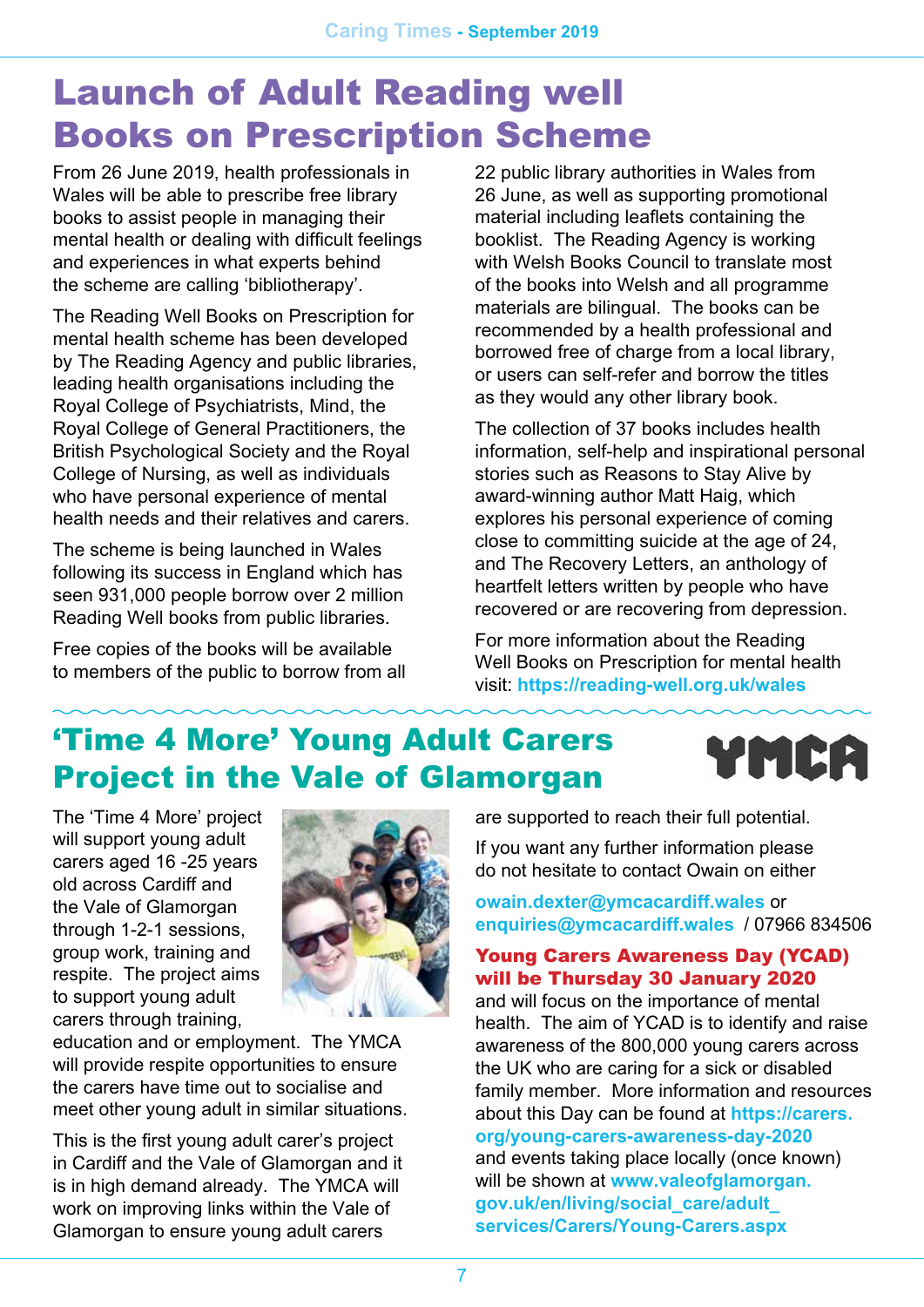### In the Spotlight – Faye Protheroe from Patient Experience Team (PET)



#### *Can you tell us what you will be doing in your new position in the PET?*

*I am a Patient Experience Support Advisor, I am job-sharing with Suzanne Becquer-Moreno who is providing me with great mentorship for the role. My focus within the PET is specifically the role of carers; how we can help to identify them and support them in the best way possible. I hope that by working together with the Local Authority and the Third Sector we can make a difference to those who care and in turn those who are cared for.*

*I am very excited about taking on this role. Having been a nurse in both hospital and community settings, I feel I have some insight into the daily struggles a carer can face. I know a lot of exciting developments are taking place with respect to recognising and supporting carers and I hope to be able to extend people's awareness of the help that is available to them. I am looking forward to going out and meeting people throughout Cardiff and the Vale, and hopefully making a difference.*

#### *For those carers who are nervous about seeking help, what would you say to them?*

*There is a wealth of support available to people and from a wide range of areas; your local health board, local authority, and numerous charities. The services do not exist to judge your ability to care; they are all here to support you in your role and ensure that your health and wellbeing is maintained as much as the person you are caring for. All staff are extremely approachable and will help you in any way they can. No question is too small. Even if you do not require support at the moment, it can help to make these organisations aware that you are a carer, as if you do require help in the future it can enable services to be implemented more quickly.*

#### *What are your favourite television programmes and films?*

*My choice of television and films is very wideranging. I do enjoy cwtching up on the sofa in the afternoon or evening and watching a good film. I like everything from romantic comedies, to sci-fi and action/adventure. One thing I do not particularly enjoy is horror.* 

*I like real-life documentaries about human and animal life and varying cultures throughout the world. I am looking forward to Strictly Come Dancing coming back on our screens; it's a fun programme that the whole family can enjoy.*

#### *What sort of music do you like?*

*I find I like different music for varying occasions and moods. I will also listen to music from a number of decades. I have a record player and enjoy putting on music from my dad's old record collection; I like the unfinished sound quality. I am very nostalgic when it comes to my music collection; I enjoy listening to music that evokes memories. I will listen to cheesy 80s and 90s pop but have also got a Led Zeppelin album in my collection.*

#### *If you could invite five people, who would be your ideal dinner guests and why?*

*This is a difficult question. I would like to have Gene Kelly to sing to us and talk about the movies he made. Mickey Flanagan could make us laugh. Mary Berry could make us some lovely desserts. I would like Brian Cox to come to my dinner party so that he could explain all about the Universe and our place in it. Finally I would like to meet Malala Yousafzai, she is inspirational and I would love to know how she developed such confidence and self-belief. Ideally I would have liked to invite the Beatles to entertain us but that would be four of my five gone!*

#### *How are Carers referred to the services we offer?*

*Carers can self-refer using the telephone number or email address below. We also receive referrals and queries from hospital staff members, GP Surgeries, and any local organisation requiring further advice. We are very approachable and available to answer all queries; we can also signpost people to more appropriate assistance if required.* 

#### *Email: Cardiffandvale. patientinformation@wales.nhs.uk*

*Alternatively I can be contacted directly at Faye. protheroe@wales.nhs.uk Telephone: 02920 745307*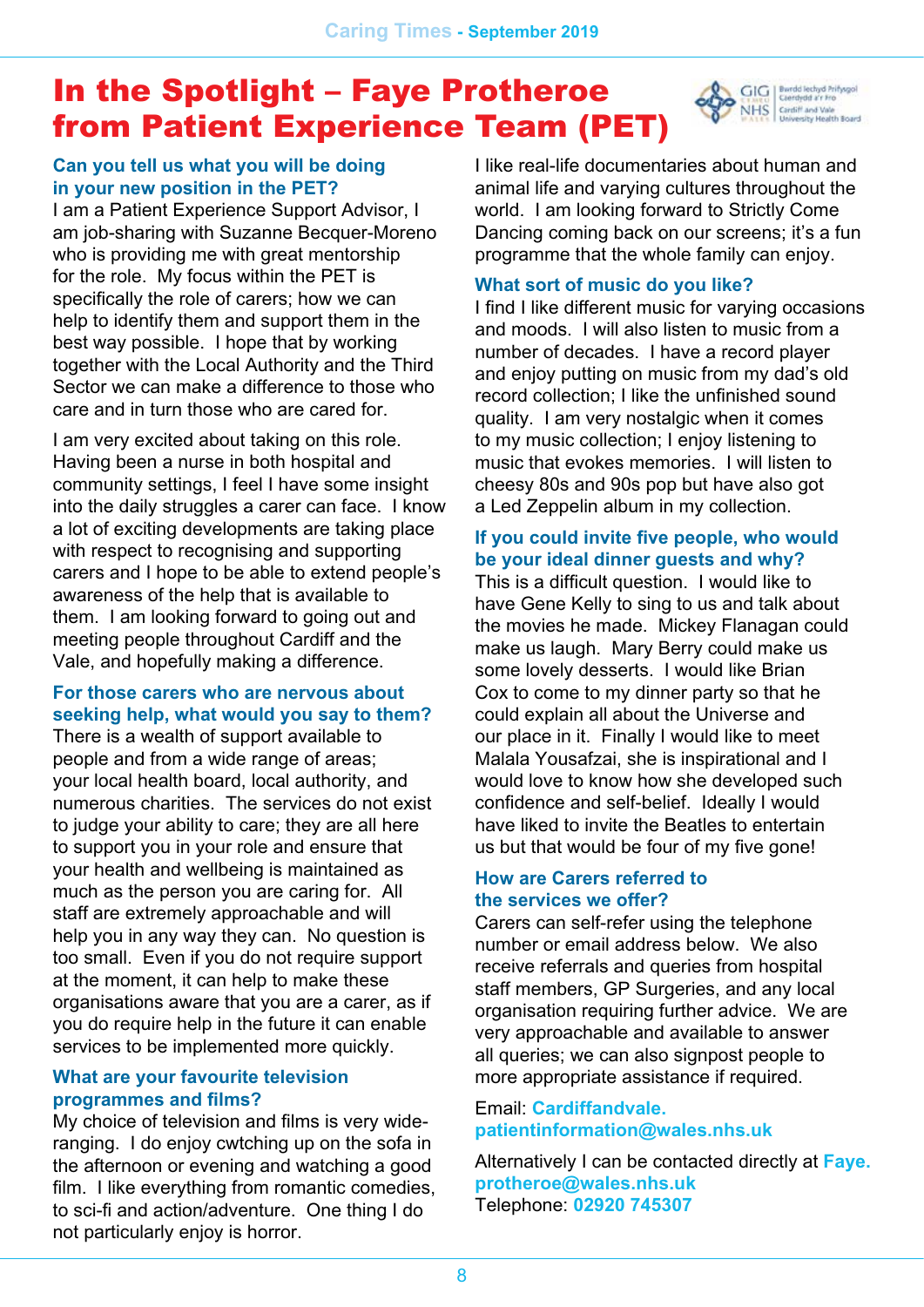

### *Allwch chi ddweud wrthyn ni am yr hyn y byddwch yn ei wneud yn rhan*

*o'ch swydd newydd yn y PET? Rwy'n Gynghorydd Cymorth Profiad y Claf ac rwy'n rhannu'r swydd gyda Suzanne Becquer-Moreno sy'n fy mentora'n wych ar gyfer y rôl. Mae fy ffocws yn y PET ar rôl gofalwyr yn benodol; sut gallwn ni helpu i'w hadnabod a'u cefnogi yn y ffordd orau bosibl. Rwy'n gobeithio, trwy gydweithio gyda'r Awdurdod Lleol a'r Trydydd Sector, y gallwn ni wneud gwahaniaeth i'r rheiny sy'n gofalu ac yn ei dro, y rheiny y gofalir amdanyn nhw.*

*Rwyf wedi fy nghyffro'n fawr am ymgymryd â'r rôl hon. Wedi bod yn nyrs mewn lleoliadau ysbyty a chymunedol, rwy'n teimlo bod gen i fewnwelediad i drafferthion dyddiol y gall gofalwr eu hwynebu. Rwy'n gwybod bod llawer o ddatblygiadau cyffrous ar y gweill o ran adnabod a chefnogi gofalwr ac rwy'n gobeithio gallu ehangu ymwybyddiaeth pobl o'r help sydd ar gael iddyn nhw. Rwy'n edrych ymlaen at gwrdd â phobl ledled Caerdydd a'r Fro a gobeithio'n gwneud gwahaniaeth.*

#### *Ar gyfer y gofalwyr hynny sy'n nerfus am geisio cymorth, beth fyddech chi'n ei ddweud iddyn nhw?*

*Mae llawer o gymorth ar gael i bobl a gan ystod eang o sefydliadau; eich bwrdd iechyd lleol, eich awdurdod lleol a llawer o elusennau. Dydy'r gwasanaethau ddim yn bodoli i feirniadu eich gallu i ofalu; maen nhw i gyd ar gael i'ch cefnogi yn eich rôl ac i sicrhau bod eich iechyd a'ch llesiant yn cael eu cynnal cymaint â'r person rydych yn gofalu amdano. Mae'r holl aelodau o staff yn gyfeillgar iawn a byddan nhw'n eich helpu mewn unrhyw ffordd gallan nhw. Does dim un cwestiwn sy'n rhy fach. Hyd yn oes os nad oes angen cymorth arnoch chi ar hyn o bryd, gall helpu i wneud y sefydliadau hyn yn ymwybodol eich bod yn ofalwr, oherwydd os bydd angen help arnoch chi yn y dyfodol gall galluogi gwasanaethau i gael eu gweithredu'n gyflymach.*

#### *Beth yw'ch hoff raglenni teledu a ffilmiau? Mae fy hoff raglenni a ffilmiau'n amrywiol iawn. Rwy'n mwynhau cael cwtsh ar y soffa yn y*

*prynhawn neu yn y nos i wylio ffilm dda. Rwy'n hoffi popeth o ffilmiau comedi rhamantus, i ffilmiau gwyddonias a llawn cyffro/antur. Un peth nad* 



*ydw'n ei fwynhau'n arbennig yw ffilmiau arswyd. Rwy'n hoffi rhaglenni dogfen bywyd go iawn am fywyd pobl ac anifeiliaid a diwylliannau amrywiol ledled y byd. Rwy'n edrych ymlaen at gael Strictly Come Dancing yn ôl ar y teledu; mae'n rhaglen hwyl gall y teulu cyfan ei mwynhau.*

#### *Pa fath o gerddoriaeth rydych yn ei hoffi?*

*Rwy'n hoffi cerddoriaeth wahanol ar gyfer achlysuron a hwyliau amrywiol. Bydda' i hefyd yn gwrando ar gerddoriaeth o nifer o ddegawdau. Mae gen i chwaraewr recordiau ac yn mwynhau chwarae cerddoriaeth o gasgliad fy nhad o hen recordiau; rwy'n hoffi ansawdd y n anorffenedig. Rwy'n hiraethus iawn o ran fy s nghasgliad cerddoriaeth; rwy'n mwynhau gwrando ar gerddoriaeth sy'n ysgogi atgofion. Bydda' i'n gwrando ar bop yr 80au a'r 90au ond mae hefyd gen i albwm Led Zeppelin yn fy nghasgliad.*

#### *Pe gallech chi wahodd pum person i gael te, pwy fydden nhw a pham?*

*Am gwestiwn anodd. Hoffwn i gael Gene Kelly yn canu i ni ac yn siarad am ei ffilmiau. Gallai Mickey Flanagan wneud i ni chwerthin. Gallai Mary Berry wneud pwdinau blasus i ni. Hoffwn i i Brian Cox ddod i'r parti fel gallai esbonio popeth sy'n ymwneud â'r Bydysawd a'n lle ynddo. Yn olaf hoffwn i gwrdd â Malala Yousafzai, mae hi'n ysbrydoledig a byddwn i wrth fy modd o wybod sut magodd hi ei hyder a'i hunangred. Yn ddelfrydol, byddwn i wedi hoffi gwahodd y Beatles i'n diddanu ond dyna fyddai pedwar o fy ngwesteion wedi'u dewis!*

### *Sut mae Gofalwyr yn cael eu hatgyfeirio at y gwasanaeth rydym yn eu cynnig?*

*Gall gofalwyr atgyfeirio eu hunain trwy ddefnyddio'r rhif ffôn neu'r cyfeiriad e-bost isod. Rydyn ni hefyd yn cael atgyfeiriadau ac ymholiadau gan aelodau o staff ysbyty, meddygfeydd teulu ac unrhyw sefydliad lleol sydd angen mwy o gyngor. Mae'n hawdd dod aton ni ac rydyn ni ar gael i ateb yr holl ymholiadau; hefyd gallwn ni gyfeirio pobl at gymorth mwy priodol os oes angen.* 

*Cardiffandvale.patientinformation@ E-bost: Neu mae modd cysylltu â wales.nhs.uk Faye.protheroe@ ni'n uniongyrchol yn 02920 745307 Ffôn: wales.nhs.uk*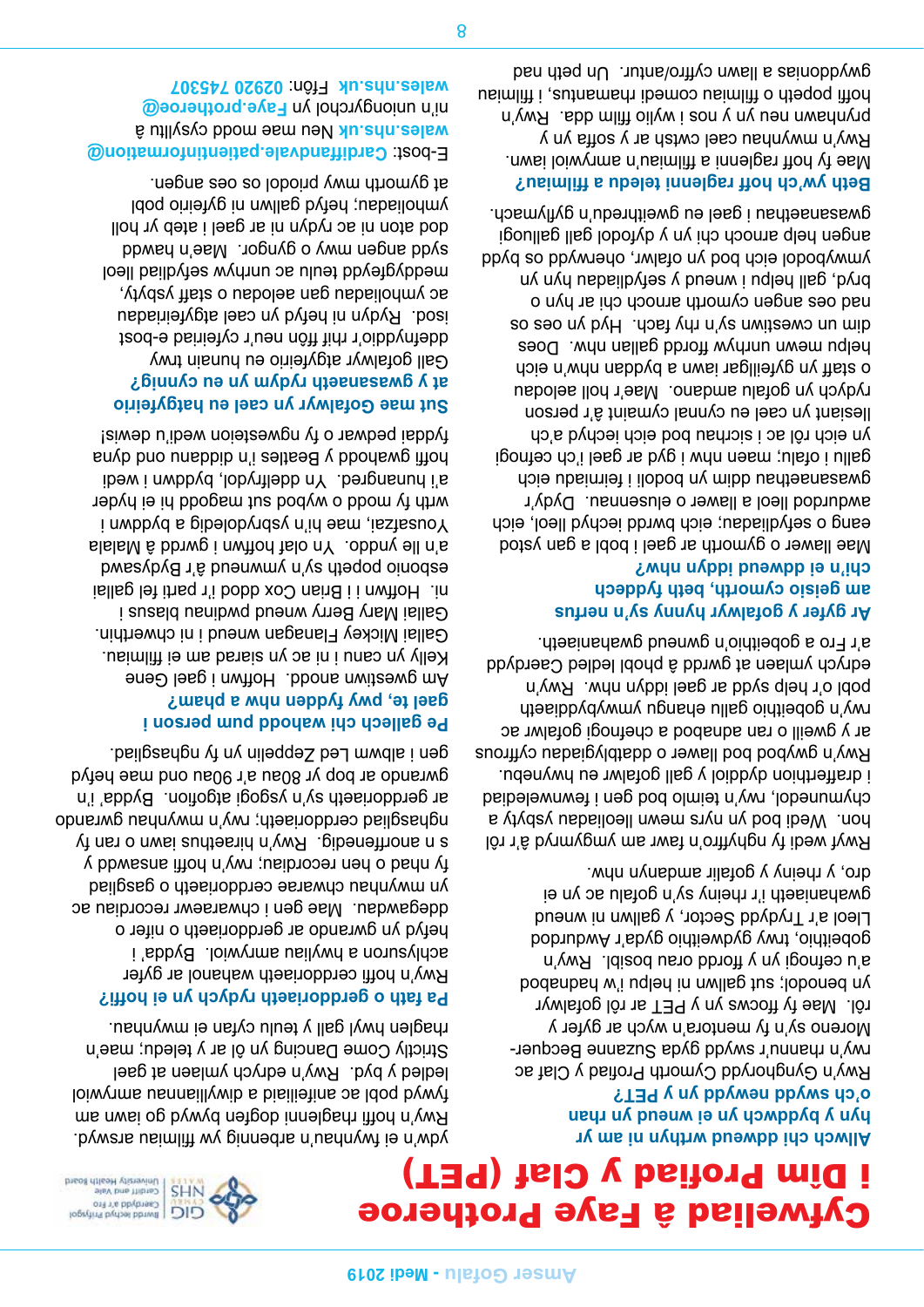### Lansio Cynllun Llyfrau ar Bresgripsiwn Darllen yn Well i Oedolion

*O 26 Mehefin 2019, bydd gweithwyr iechyd proffesiynol yng Nghymru yn gallu rhagnodi llyfrau llyfrgell am ddim i helpu pobl i reoli eu hiechyd meddwl neu i ddelio gyda theimladau a phrofiadau anodd yn rhan o gynllun mae arbenigwyr yn ei alw'n 'bibliotherapi'.* 

*Mae cynllun Llyfrau ar Bresgripsiwn Darllen yn Well er iechyd meddwl wedi'i ddatblygu gan yr Asiantaeth Ddarllen a llyfrgelloedd cyhoeddus, sefydliadau iechyd blaenllaw gan gynnwys Coleg Brenhinol y Seiciatryddion, Mind, Coleg Brenhinol yr Ymarferwyr Cyffredinol, Cymdeithas Seicolegol Prydain a Choleg Brenhinol Nyrsio, yn ogystal ag unigolion sydd wedi cael profiadau personol o anghenion iechyd meddwl a'u perthnasau a'u gofalwyr.*

*Mae'r cynllun yn cael ei lansio yng Nghymru yn dilyn ei lwyddiant yn Lloegr sydd wedi cynnwys 931,000 o bobl yn benthyca mwy na 2 filiwn o lyfrau Darllen yn Well o lyfrgelloedd cyhoeddus.*

*Bydd copïau am ddim o lyfrau ar gael i aelodau'r cyhoedd i'w benthyca o bob un o'r* 



*Bydd project 'Amser am Fwy' yn cynnig cynhaliaeth i ofalwyr ifanc 16-25 oed yng Nghaerdydd a'r Fro drwy sesiynau 1 wrth 1, gwaith p, hyfforddi a chyfnodau o gr ysbaid. Nod y project yw helpu oedolion ifanc sy'n ofalwyr* 

*drwy hyfforddiant, addysg a/neu swyddi. Bydd y YMCA yn cynnig cyfleoedd ysbaid i sicrhau bod gofalwyr yn cael cyfle i gymdeithasu a chwrdd ag oedolion eraill mewn sefyllfaoedd tebyg.* 

*Dyma'r project cyntaf i oedolion ifanc sy'n gofalu yng Nghaerdydd a Bro Morgannwg ac mae'r galw amdano'n sylweddol yn barod. Bydd yr YMCA yn gweithio i wella'u cysylltiadau o fewn Bro Morgannwg er mwyn sicrhau y bydd oedolion ifanc sy'n gofalu yn cael cynhaliaeth a chyfle i gyflawni eu llawn botensial.* 

*22 awdurdod llyfrgell cyhoeddus yng Nghymru o 26 Mehefin, yn ogystal â deunydd hyrwyddol ategol gan gynnwys taflenni'n cynnwys y rhestr o lyfrau. Mae'r Asiantaeth Ddarllen yn gweithio gyda Chyngor Llyfrau Cymru i gyfieithu'r rhan fwyaf o lyfrau i'r Gymraeg ac mae holl ddeunyddiau'r rhaglen yn ddwyieithog. Gallai'r llyfrau gael eu hargymell gan weithiwr iechyd proffesiynol a gellir eu benthyca am ddim o lyfrgell leol, neu gall defnyddwyr atgyfeirio eu hunain a benthyca llyfrau fel y byddant yn benthyca unrhyw lyfr llyfrgell arall*

*Mae'r casgliad o 37 llyfr yn cynnwys gwybodaeth iechyd, hunangymorth a straeon personol ysbrydoledig megis Reasons to Stay Alive gan yr awdur penigamp Matt Haig sy'n archwilio ei brofiad personol o ddod yn agos at hunanladdiad ar 24 oed, The Recovery Letters, blodeugerdd o llythyron llawn teimladau gan bobl sydd wedi gwella neu sy'n gwella o iselder.*

*Am fwy o wybodaeth am Lyfrau ar Bresgripsiwn Darllen yn Well er iechyd meddwl <https://reading-well.org.uk/cymru> ewch i:* 



*Os hoffech fwy o wybodaeth, mae croeso mawr i chi gysylltu ag Owain drwy owain.dexter@ unrhyw un o'r canlynol: enquiries@ neu ymcacardiff.wales 07966 834506 / ymcacardiff.wales*

#### Ddydd Iau 30 Ionawr 2020 fydd Diwrnod Ymwybyddiaeth Gofalwyr *Ifanc (YCAD)* a bydd yn canolbwyntio ar *bwysigrwydd iechyd meddwl. Bwriad YCAD yw nodi a chynyddu'r ymwybyddiaeth o'r am aelod o'u teulu sy'n sâl neu anabl. Mae*

*800,000 o ofalwyr ifanc ledled y DU sy'n gofalu mwy o wybodaeth ac adnoddau ynghylch y [https://carers.org/young-](https://carers.org/young-carers-awareness-day-2020) Diwrnod hwn yn a chaiff [carers-awareness-day-2020](https://carers.org/young-carers-awareness-day-2020) digwyddiadau lleol (unwaith y maent yn hysbys) [https://www.valeofglamorgan.](https://www.valeofglamorgan.gov.uk/cy/living/social_care/adult_services/Carers/Young-Carers.aspx) eu dangos yn [gov.uk/cy/living/social\\_care/adult\\_](https://www.valeofglamorgan.gov.uk/cy/living/social_care/adult_services/Carers/Young-Carers.aspx) [services/Carers/Young-Carers.aspx](https://www.valeofglamorgan.gov.uk/cy/living/social_care/adult_services/Carers/Young-Carers.aspx)*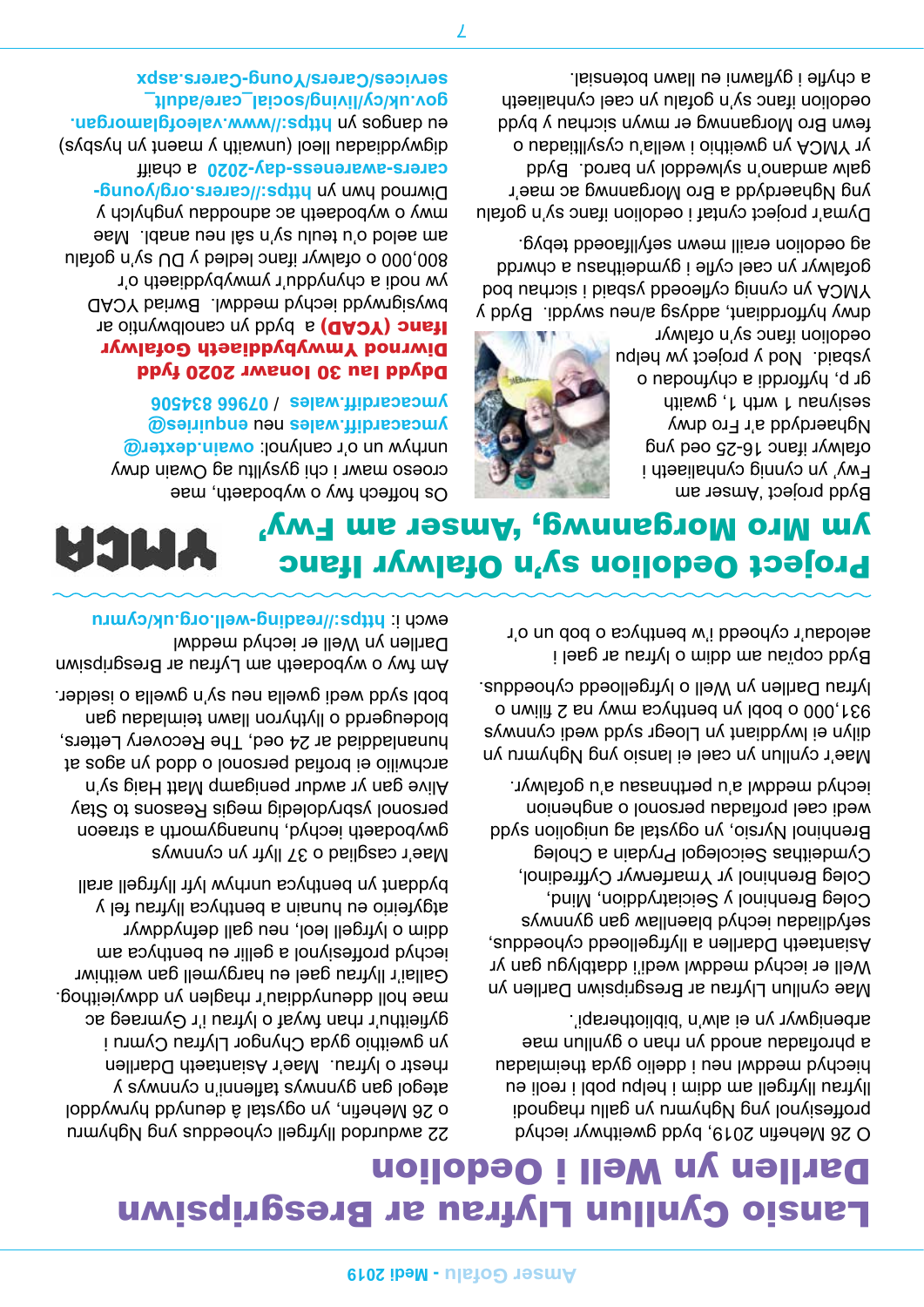

## Croeso i Maggie's Caerdydd

*[www.maggiescentres.org/](http://www.maggiescentres.org/our-centres/maggies-cardiff/) [our-centres/maggies-cardiff/](http://www.maggiescentres.org/our-centres/maggies-cardiff/)*

#### *Cefnogaeth i chi*

*Os ydych yn gofalu am rywun sydd â chanser, gallwn ni eich cefnogi. Gall gofalu am rywun arall effeithio ar eich gallu i weithio. Gallwn ni eich helpu i ddysgu mwy am eich hawliau fel gofalwr, trefniadau gweithio amgen a'r cymorth sydd ar gael i chi yn y gweithle. Galwch heibio i gael cyngor gan ein staff cymwys, dewch i gymryd rhan mewn sesiwn ymlacio i helpu i reoli straen, dewch p cymorth lle y gallwch gwrdd â o hyd i gr phobl yn yr un sefyllfa – gallwch hyd yn oed ddod draw dim ond i gael paned o de, gweld wyneb cyfeillgar ac i gael amser i gasglu eich meddyliau. Does dim angen apwyntiad arnoch ac mae popeth am ddim. Beth bynnag sydd ei angen arnoch, rydyn ni yma i chi.*

#### *Ein lleoliad*

*Mae Maggie's yn nhiroedd Canolfan Ganser Felindre yn yr Eglwys Newydd, Caerdydd, CF14 2TL. Mae gennyn ni faes parcio yng nghefn ein hadeilad ac rydyn ni ar agor o . ddydd Llun i ddydd Gwener o 9am tan 5pm*

*I ddysgu mwy am Maggie's, dewch*  draw, ffoniwch ni ar 02922 408024 neu *cardiff@maggiescentres.org e-bostiwch* 

*yl, ond gallai hefyd fod yn gêm rygbi, trip i amgueddfa neu barc thema, neu ymweliad â'r traeth. Gallai eich Ffrind Gig fod yn Ffrind Pêl-droed, Ffrind Bowlio, Ffrind Mynd am Dro, Ffrind Cwis, Ffrind Rhôl-sglefrio, Ffrind Syrffio. Ein tîm Ffrindiau Gigiau yw Kai* 

Anabledd Dysgu Cymru Learning Disability Wales *Gigiau ddewis lle a phryd yr hoffen nhw fynd. Gall gig fod yn gyngerdd neu* 

### FFRINDIAU GIGIAU

*straen, therapi celf, tai chi ac ioga. Mae mwy o ar ein gwefan whats on wybodaeth yn yr adran* 

*Mae Maggie's bellach ar agor yn cynnig* 

*Ynghylch Maggie's*

*cymorth cymdeithasol, emosiynol ac ymarferol am ddim i bobl sydd â chanser a'u gofalwyr ledled de-ddwyrain Cymru, ni waeth lle rydych yn byw neu'n cael triniaeth. Galwch heibio ar unrhyw amser – mae bob amser croesi i chi.*

*Pan fo person yn cael diagnosis o ganser, mae llawer o gwestiynau mae angen eu hateb. Er bod termau meddygol mewn ysbytai'r GIG yn canolbwyntio ar roi'r gofal meddygol gorau posibl, nid oes ganddynt amser i ateb yr holl gwestiynau llethol fydd gennych pan fo rhywun rydych yn gofalu amdano yn cael gwybod bod canser ganddo. Ym Maggie's, mae gennyn ni'n amser. Mae ein rhaglen gymorth yn cynnwys cyngor ariannol, gweithdai ar faeth, rheoli* 

*Os cewch drafferth mynd i ddigwyddiadau a gigiau, gall Ffrind Gig yn gwneud hyn yn bosibl i chi. Chi sy'n dweud wrthon ni am y math o Ffrind yr hoffech ei gael!*

*Mae Ffrindiau Gigiau'n canolbwyntio'n benodol ar ddigwyddiadau sy'n digwydd yn y nosau megis cyngherddau, er mwyn chwalu llawer o rwystrau sy'n stopio pobl sydd ag anabledd dysgu rhag mynd allan gyda'r nos ac aros yn effro'n hwyr. Mae'r rhwystrau hyn yn cynnwys diffyg cymorth, neu gymorth anhyblyg sy'n gorfodi pobl i adael digwyddiadau'n gynnar. Mae rhwystrau eraill yn cynnwys trafnidiaeth, hyder, diogelwch a hygyrchedd lleoliadau a digwyddiadau. Yn bwysicaf oll, gall Ffrindiau* 

*Jones a Kylie Smith yn Gydlynwyr Projectau a Lyndsey Richards yn Rheolwr Projectau. Ein cyfeiriad e-bost yw: . Rydyn ni gigbuddies@ldw.org.uk hefyd ar y cyfryngau cymdeithasol* 

*megis Facebook a Twitter.*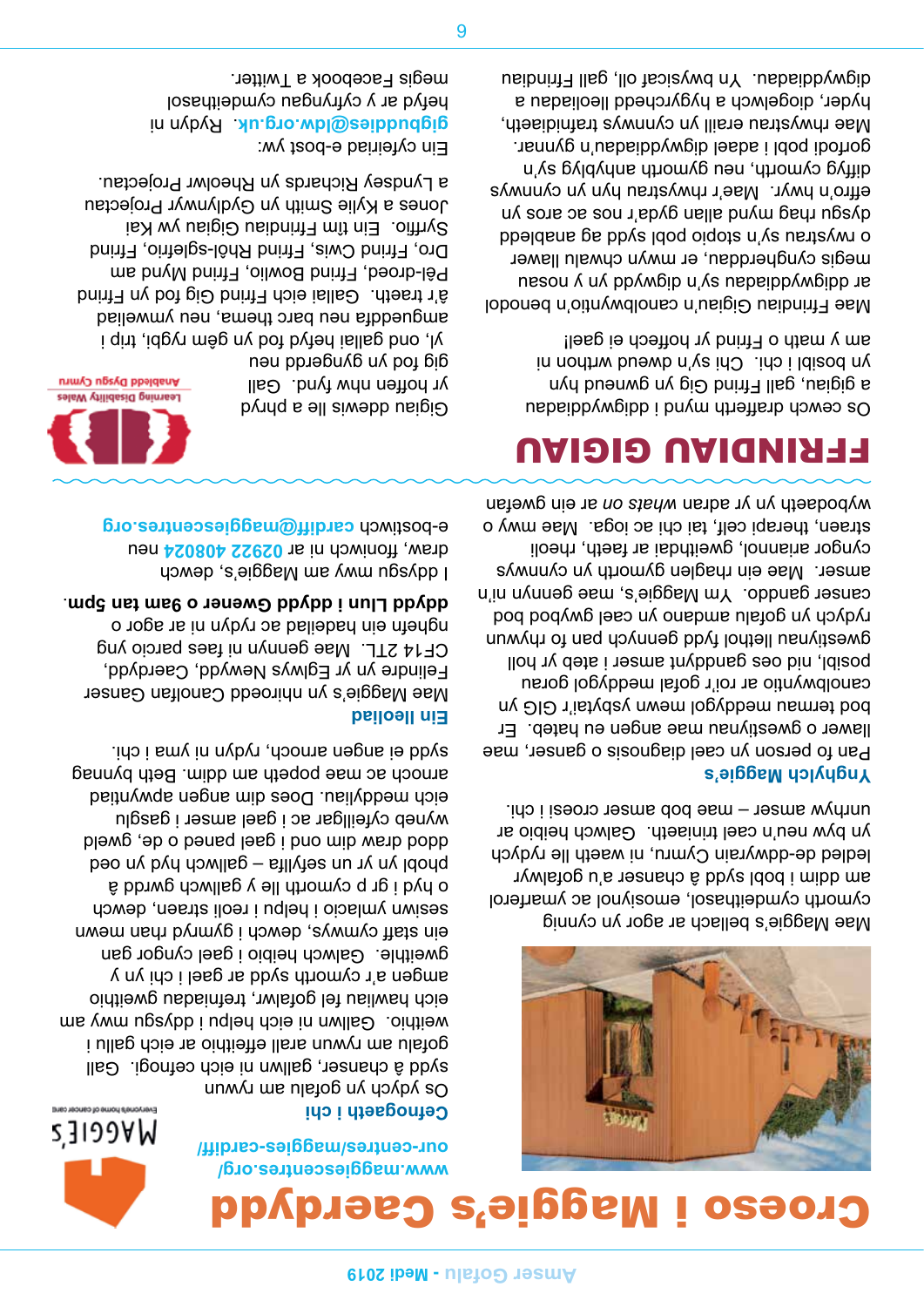

## Cyfeillgarwch Penarth

*Dewch i wneud ffrindiau, cael paned gwych a hwyl! (fel* 

*arfer mae angen talu 50c am baned o de neu goffi) Rydym yn falch o fod yn rhedeg sesiynau celf a chrefft opsiynol yn y caffi i'r bobl hynny sy'n teimlo'n greadigol.*

*Does dim angen cadw lle – y cyfan mae angen gwneud yw dod ar y diwrnod. Os oes gennych unrhyw gwestiynau, wedyn croeso i chi ffonio Phil Batchelor, Cadeirydd 02920 569483 Deall Demensia Penarth ar* 

### Pedal Power *– mae ein gofalwyr yn bwysig i ni.*



*wythnosol a ariennir gan Dai*  the cycling charity for all *Clwb Beicio'r Barri, sesiwn* 

*beiciau a'n treiciau i le bynnag sydd eu hangen. ni'n fwy na hapus i fynd ag amrywiaeth o'n rydyn ni wedi'n lleoli yng Nghaerdydd, rydyn lleol ddysgu sut i reidio a gwella eu sgiliau. Er Bro Morgannwg, lle gall plant*  yr elusen seiclo i bawb

*Rydyn ni'n gwerthfawrogi pa mor heriol mae gofalu am bobl eraill a'u cynorthwyo, felly rydyn ni'n sicrhau bod ein holl staff a gwirfoddolwyr yn groesawgar ac yn gyfeillgar: Mae gennyn ni gaffi hyfryd lle rydyn ni'n datblygu ein Cornel Gwybodaeth o Ofalwyr ar hyn o bryd. Ein syniad yw creu rhywle lle gallwch gael manylion cyswllt a gwefannau defnyddiol ac rydyn ni am dynnu sylw at hyn gyda Ffair Wybodaeth yn yr hydref (dyddiad i'w gadarnhau).*

*Rydyn ni'n cydnabod bod gofynion pawb yn wahanol ac yma yn Pedal Power rydyn ni am i ofalwyr wybod eu bod yn dod i le lle byddan nhw'n cael eu croesawu a lle byddwn ni'n helpu os gallwn ni. Cofiwch fod gofalwyr yn cael aelodaeth am ddim! Does dim angen teimlo'n unig – rydyn ni ar agor 7 diwrnod yr wythnos felly dewch draw a gweld sut gall Pedal Power wneud gwahaniaeth cadarnhaol i'ch bywyd.*

*Mae manylion ar ein gwefan neu ffoniwch [www.cardiffpedalpower.org](http://www.cardiffpedalpower.org) 02920 390713*

> *Mae Pedal Power yn cynnig cyfle am brofiad gwirioneddol gadarnhaol trwy ein beicio cynhwysol. Trwy gynnig amrywiaeth eang o feiciau, treiciau, ategolion ac arbenigedd, ein nod yw sicrhau y gall pawb, gan gynnwys gofalwyr, fwynhau manteisio beicio. Mae'r manteision hynny'n werth chweil! Profir bod cymryd rhan mewn ymarfer corff yn helpu nifer mawr o gyflyrau (corfforol a meddwl) a gall atal cyflyrau hefyd.*

*Croeso i bawb ddod i'r Caffi Cyfeillgarwch yn Eglwys Trinity, Stanwell Road, Penarth, CF64 3EN Mae'r caffi ar drydydd dydd Iau bob mis o 10.30am tan 12.00pm.*

*Er bod croeso i bawb, bydd y caffi hwn yn lle croesawgar i bobl sy'n byw gyda demensia,* 

*eu teulu, eu ffrindiau a'u gofalwyr.*

*Bydd y caffis nesaf:*

*Dydd Iau 17 Hydref 2019 Dydd Iau 21 Tachwedd 2019 Dydd Iau 19 Rhagfyr 2019*

*Weithiau mae'n haws os ydyn ni'n dod i chi – gall ein swyddogion beicio ddod â beiciau'n uniongyrchol i leoliadau. Yn ddiweddar, gwnaethon ni fodloni dymuniad merch hyfryd i feicio eto ar ôl 50 o flynyddoedd, trwy fynd â beiciau â dwy sedd wrth ei gilydd i'r cartref preswyl! Ar hyn o bryd rydyn ni'n cynnal* 

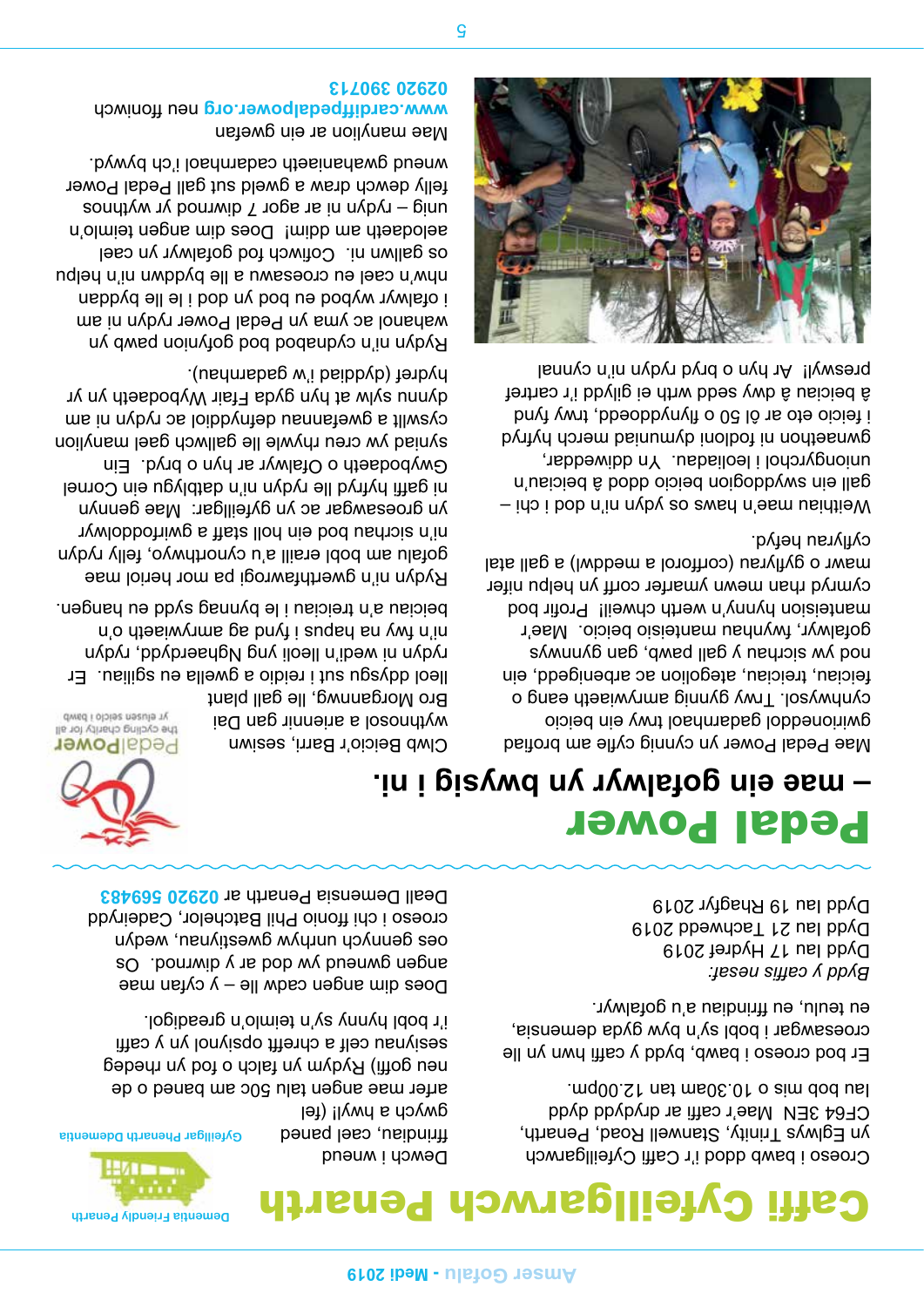

*yn y Tîm Byw'n Iach ac yn gweithio ochr yn* 

*chlybiau chwaraeon cymunedol lleol fel gallwn ni gynnig ystod eang o weithgareddau mewn gwahanol leoliadau, mae'r rhain yn amrywio o sesiynau ar anabledd penodol i sesiynau cynhwysol. Mae llawer o'r clybiau'n cael eu cynnal gan wirfoddolwyr sy'n gwneud gwaith gwych o ran cynnig ystod eang o weithgareddau* 

*corfforol a chwaraeon, gan gynnwys: Clwb Beicio Hygyrch y Fro, Clwb Pêl-droed Tref y Barri, Motion Control Dance a llawer mwy:* 

*Fy enw i yw Simon Jones. Dwi'n Swyddog Datblygu Chwaraeon Anabledd Cymru yng Nghyngor Bro Morgannwg a dwi'n gweithio ochr â fy nghydweithwyr i helpu i gynyddu nifer y trigolion yn y Fro sy'n cymryd rhan mewn gweithgareddau corfforol.* 

*Un o fy mhrif nodau yw cysylltu â* 



*4*

*clybiau'n uniongyrchol. Mae fy swydd yn hyblyg iawn fel galla' i weithio* 

*wrth yr holl weithgareddau* 

*cynnig mwy na 50 o* 

*fanylion cyswllt felly gallwch siarad â'r* 

*gydag ystod eang o sefydliadau, mae'r rhain yn cynnwys: Fforymau Gofalwyr, Gwasanaethau Cymdeithasol, Ysgolion, Canolfannau Dydd, yn* 

*y bôn, unrhyw un sy'n ymwneud â phobl anabl.*

*Er bod teitl fy swydd yn cynnwys y gwaith "Chwaraeon", dwi'n awyddus i feddwl am ffyrdd o gael mwy o ofalwyr i gymryd rhan mewn gweithgareddau corfforol. Dwi'n hapus hyrwyddo neu helpu i sefydlu unrhyw weithgaredd corfforol, enghreifftiau o hyn yn y Fro yw Tai Chi, Grwpiau Cerdded a Phêl-droed Cerdded.*

*Os ydych yn ofalwr sydd am fod yn fwy actif, cysylltwch â mi a bydda' i'n hapus i'ch helpu. sljones@valeofglamorgan.gov.uk 01446 704728*

*ormod. Roedd y daflen a gafodd ei darparu'n ddefnyddiol iawn ac roedd ynddi lawer o fanylion* 

*Roedd y cyfle i drafod problemau ymarferol a'n profiadau gofalu unigol yn werthfawr ac roedd yn ffordd dda o leihau straen. Mae fy mam wedi sylwi ar wahaniaeth wrth i fi ei symud o'i sedd i fod ar ei sefyll trwy ddefnyddio dim ond fy* 

*Mae fy chwaer yn edrych ar archebu nifer o gymhorthion i helpu yn y cartref ac mae wedi dod o hyd i'r gwefannau cywir gyda help ein* 

*Byddwn ni'n argymell yn gryf bod gofalwyr yn mynychu oherwydd bod yr hyfforddiant yn ymarferol a ffurf gweithdy lle gallwch wylio offer yn cael ei ddefnyddio'n gywir a dysgu technegau* 

*Ces i fy synnu i ni adael gyda thystysgrif â golwg proffesiynol arni i gadarnhau ein presenoldeb.* 

*am gyngor gofalu am y cefn.* 

*"nghledr!" (cledr fy llaw).* 

*hyfforddwr, Elspeth.*

*i wella codi a chario diogel".*

*Mae Cyfeirlyfr Chwaraeon Anabledd ar gael ar [www.](https://www.valeofglamorgan.gov.uk/Documents/Enjoying/Sports%20Development/Disability%20Sport/English-Disability-Directory-2019-.pdf) wefan cyngor Bro Morgannwg (gweler [valeofglamorgan.gov.uk/Documents/Enjoying/](https://www.valeofglamorgan.gov.uk/Documents/Enjoying/Sports%20Development/Disability%20Sport/English-Disability-Directory-2019-.pdf) [Sports%20Development/Disability%20Sport/](https://www.valeofglamorgan.gov.uk/Documents/Enjoying/Sports%20Development/Disability%20Sport/English-Disability-Directory-2019-.pdf) ) sy'n [English-Disability-Directory-2019-.pdf](https://www.valeofglamorgan.gov.uk/Documents/Enjoying/Sports%20Development/Disability%20Sport/English-Disability-Directory-2019-.pdf)*

### Hyfforddiant Codi a Chario *car ac allan ohoni heb straenio fy nghefn i*

*Bydd y cwrs CC nesaf ddydd Gwener 29 Tachwedd 2019 rhwng 9.30am a 3.30pm yn Uned 5 Canolfan Gwasanaeth Busnes, Hood 01446 Road, y Barri, CF62 5QN: Ffoniwch Carersservices@ neu e-bostiwch 704604 os hoffech fynychu. valeofglamorgan.gov.uk*

*Rhannodd un o'r gofalwyr a ddaeth i'r cwrs diwethaf ym mis Mehefin ei phrofiad:*

*"Diolch yn fawr am y cyfle i ddod i'r cwrs, gwnes i a fy chwaer ei gael yn ddefnyddiol ac yn llawn gwybodaeth. Gwelon ni llawer o arddangosiadau ymarferol o ran sut mae defnyddio offer megis cynfasau llithro, sedd car sy'n troi, bar drws car i helpu mam a dad i fynd i mewn i'r tŷ ac allan ohono. Roedd y ferch hyfforddi ar y diwrnod yn wybodus iawn ac roedd ganddi ddealltwriaeth ymarferol dda o'r problemau rydyn ni'n eu hwynebu oherwydd ei hanes nyrsio.*

*Dangosodd i mi sut mae defnyddio'r gadair olwyn yn gywir a sut mae mynd i mewn i'r* 







Chwaraeon<br>Chwaraeon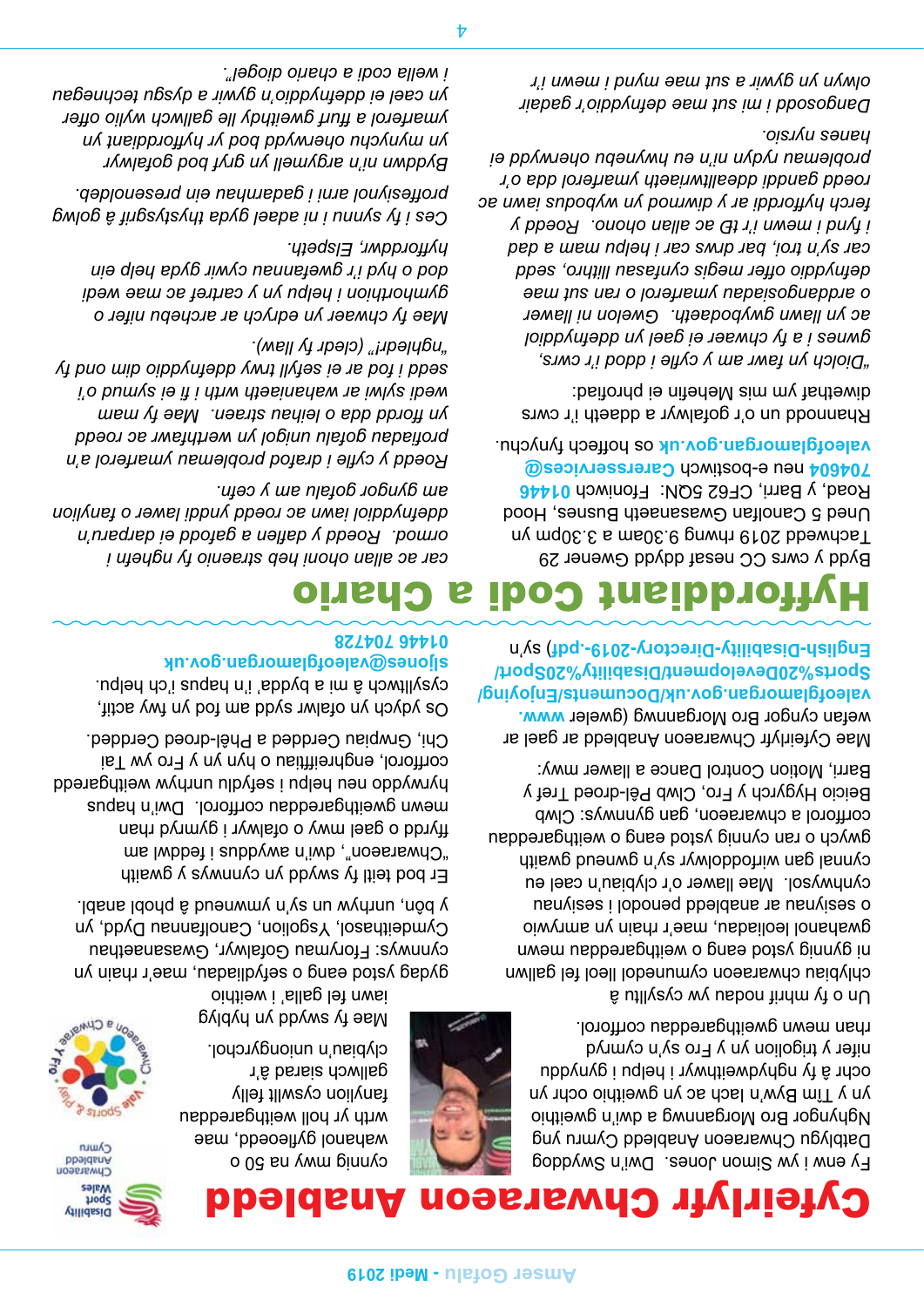### Digwyddiad Diwrnod Rhyngwladol Pobl Hyˆn am Ddim

*digwyddiad am ddim rhwng 10am Mae Fforwm 50+ y Fro yn cynnal* 

*in diathand Ian Andret* i ddathlu Diwrnod Rhyngwladol Pobl H in yn ar yn fel Fryndi *CF61 (Canolfan Ieuenctid Llanilltud Fawr yn gynt), Station Road, Llanilltud Fawr, CF61 1ST.*

#### *Bydd stondinau a pherfformiadau gan:*

- *Atal Y Fro •*
- *Ambiwlans Awyr Cymru • Côr Coleg yr Iwerydd •*
- *Y Fro Fwy Diogel •*

*Yn ogystal â gweithgareddau rhyngweithiol mewn dawnsio llinell, tai chi a phêl-droed cerdded.*

*Am fwy o wybodaeth neu ymholiadau cysylltwch â Fforwm 50+ y Fro* 

 *neu 01446 709779 ar OPF@valeofglamorgan.gov.uk* 

## Cardiff and Vale Integrated Family Support Team (IFST)

*Mae Tîm Cymorth i Deuluoedd Cyfannol Caerdydd a'r Fro yn cefnogi anghenion teuluoedd sy'n agored i niwed mewn achos o argyfwng trwy Gaerdydd a Bro Morgannwg. Rydym yma i helpu i gefnogi teuluoedd sy'n wynebu problemau yn gysylltiedig â chamddefnyddio sylweddau, sy'n effeithio ar lesiant plant.*

*Rydym yn helpu rhai o'r teuluoedd mwyaf agored i niwed yng Nghaerdydd a Bro Morgannwg wrth eu cynorthwyo i aros gyda'i gilydd trwy eu grymuso i gymryd camau cadarnhaol i wella eu bywydau. \*, mae'r CRAFT Trwy raglenni at ddiben megis tîm proffesiynol yn gweithio â theuluoedd i adnabod y newidiadau y mae eu hangen i gymryd rheolaeth dros eu bywydau unwaith eto.*

 *– Atgyfnerthu CRAFT \*Rhaglen Cymunedol a Hyfforddiant i Deuluoedd – gwasanaethau cymorth i deuluoedd*

*Mae camddefnyddio sylweddau'n effeithio ar y person rydych chi'n ei garu ond mae hefyd yn effeithio ar ei yrfa.*

*Gall gweld rhywun rydych chi'n ei garu yn dioddef â phroblem cyffuriau neu alcohol beri loes fawr. Beth fyddai orau i'w wneud? Beth ddylech ei ddweud, sut mae ei gefnogi a* 



Deuluoedd Caerdydd a'r Fro

*Woody's Lodge •*

*gofalu am eich hun? Dyma gwestiynau sydd gan lawer o bobl neu y maent yn ei chael yn anodd eu hateb, a dyma le gallwn ni helpu.*

*Mae Rhaglen CRAFT yn rhaglen therapiwtig di-straen ac anffurfiol am ddim, sydd wedi ei dylunio'n arbennig ar gyfer aelodau teulu, partneriaid a chyfeillion. Rydym yn ymroi i helpu teuluoedd a chyfeillion i greu newid cadarnhaol i'w hunain a'r rhai maen nhw'n eu caru sy'n brwydro â phroblemau camddefnyddio sylweddau.*

*Mae wedi ei gwerthuso'n eang ac mae'r canlyniadau'n dangos y gall helpu aelodau'r teulu i wella eu bywydau, helpu eu hanwylyd i leihau neu stopio camddefnyddio sylweddau trwy ei helpu i fynd at wasanaeth cymorth priodol.*

*Os ydych yn credu y gallech fanteisio gan y rhaglen hon a hoffech gadw lle neu os hoffech gael rhagor o wybodaeth yn unig, cysylltwch â ni'n uniongyrchol ar:*

*029 2087 3567 Ffôn: craft@caerdydd.gov.uk e-bost: [www.dewis.cymru/](http://www.dewis.cymru/ResourceDirectory/ViewResource.aspx?id=2046) gwefan: [ResourceDirectory/ViewResource.](http://www.dewis.cymru/ResourceDirectory/ViewResource.aspx?id=2046) [aspx?id=2046](http://www.dewis.cymru/ResourceDirectory/ViewResource.aspx?id=2046)*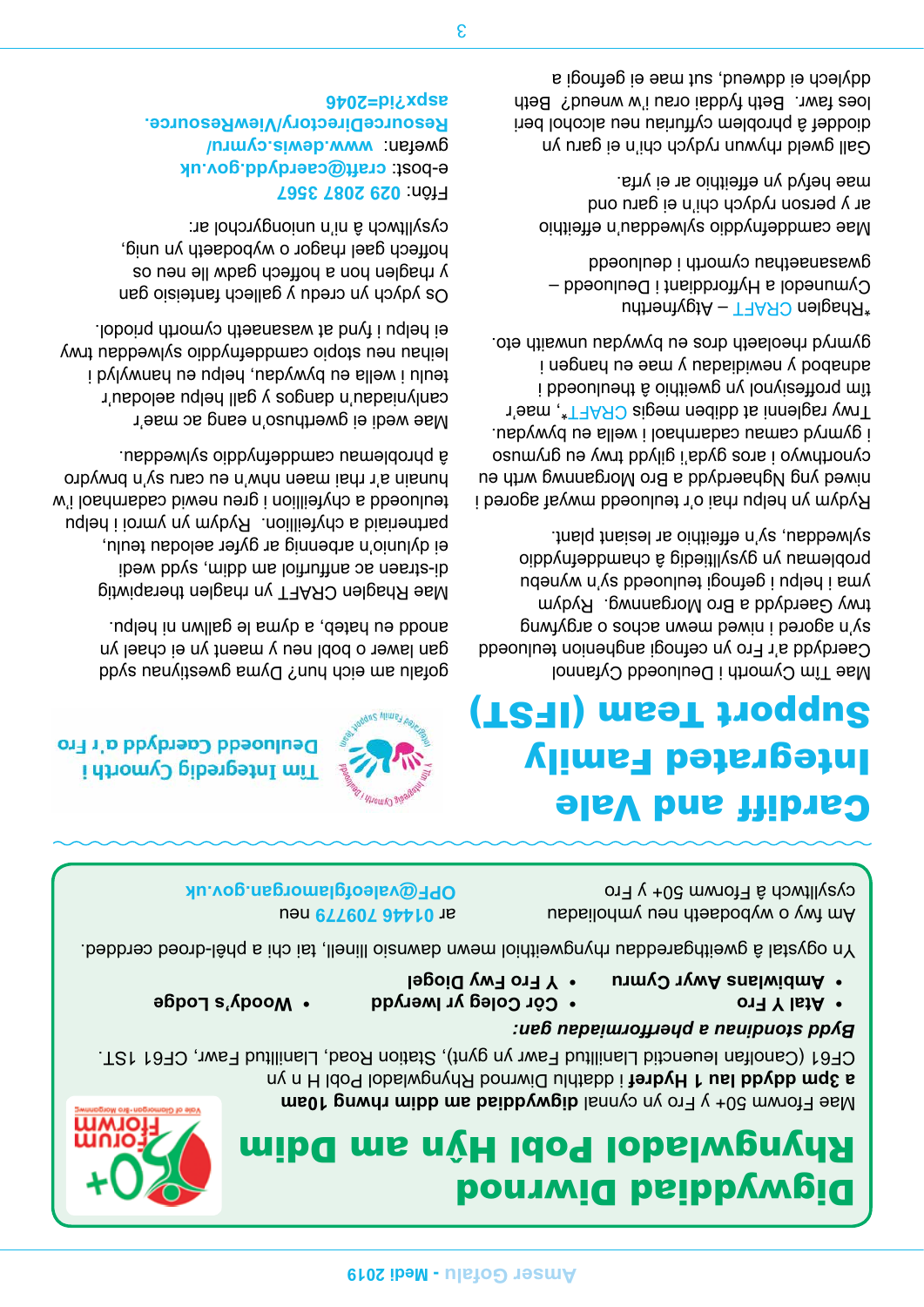

## Diwrnod Hawliau i Ofalwyr 2019

*Mae Diwrnod Hawliau i Ofalwyr (CRD) yn sicrhau bod gofalwyr yn ymwybodol* 

*o'u hawliau (budd-daliadau yn benodol) ar ddiwedd mis Tachwedd. Eleni, bydd CRD ddydd Iau 21 Tachwedd 2019 ac mae Carers UK yn annog sefydliadau i ganolbwyntio ar:*

**AFIMTEJOG** 

*Sicrhau bod gofalwyr yn ymwybodol o'u • hawliau.*

*Bydd mwy o wybodaeth ar wefan Carers UK [www.carersuk.org/news-and-campaigns/](http://www.carersuk.org/news-and-campaigns/campaigns/carers-rights-day) [campaigns/carers-rights-day](http://www.carersuk.org/news-and-campaigns/campaigns/carers-rights-day)*

*Bob blwyddyn, bydd mwy na 2 filiwn o bobl yn dod yn ofalwyr. Mae llawer o ofalwyr yn cael trafferth o ran deall y gwasanaethau a'r hawliau sydd gael iddynt ac yn colli cymorth ariannol ac ymarferol.*

## Pryd ar Glud yn Nwyrain y Fro

*Mae gwasanaeth Pryd ar Glud llwyddiannus Cyngor Caerdydd yn ehangu i ddarparu prydau i drigolion ym Mro Morgannwg.*

*Ar adeg pan fo tua chwarter o awdurdodau lleol y DU wedi stopio cynnig gwasanaeth Pryd ar Glud i'r henoed a phobl agored i niwed er 2014, mae gwasanaeth Caerdydd yn bod yn wahanol ac yn tyfu i sicrhau y gall mwy o gwsmeriaid, gan gynnwys gofalwyr, yn yr ardal fwynhau bwyd maethlon a phoeth wedi'i anfon i'w cartrefi.*

*Am saith diwrnod yr wythnos, 365 diwrnod y flwyddyn, gall gyrwyr cyfeillgar bellach anfon at gwsmeriaid yn rhannau dwyreiniol Bro Morgannwg, gan gynnwys Dinas Powys, Sili, Llandochau, Penarth a Gwenfô. Yn ogystal â chynnig prydau amser cinio wedi'u haddasu ar gyfer amrywiaeth o ddeietau a chyflyrau, mae'r tîm hefyd yn sicrhau llesiant cwsmeriaid.*

*Gall cwsmeriaid gael eu hatgyfeirio gan deulu, ffrindiau, cymdogion, neu weithwyr iechyd a gofal cymdeithasol proffesiynol a rhaid iddynt fodloni'r meini prawf canlynol:*



- *Cael trafferth paratoi pryd yn ddiogel •*
- *And agored i hunan-esgeulustop por an infinity of neurominal*  $\theta$ *bwyta deiet amhriodol heb y gwasanaeth*
- *Ddim yn gallu siopa am fwyd •*

*Ac nid yn unig y bobl sydd •*

*newydd ddechrau gofalu yw'r* 

*rhain – weithiau nid yw'r bobl hynny sydd wedi bod yn gofalu am flynyddoedd yn ymwybodol o'u hawliau hyd yn oed.*

*chymorth. Gall gofalu arwain at bob math o heriau. Rydym am i bob gofalwr wybod ble i droi i gael cyngor, gwybodaeth a chymorth, boed hynny yn eu cymuned leol neu ar-lein.*

*Codi ymwybyddiaeth o anghenion gofalwyr. • Mae Diwrnod Hawliau Gofalwyr yn cynyddu ymwybyddiaeth y cyhoedd, y bobl sy'n gwneud penderfyniadau a gweithwyr proffesiynol o anghenion gofalwyr, gan ein helpu i wireddu ein gweledigaeth o greu cymdeithas sy'n parchu, yn gwerthfawrogi ac yn cefnogi gofalwyr.*

*Rhoi gwybod i ofalwyr lle i gael help a •*

- *Ag anabledd meddwl neu gorfforol •*
- *Angen cymorth gan eu bod yn gwella wedi • salwch neu gyfnod yn yr ysbyty; salwch neu wyliau gofalwr, neu brofedigaeth.*

*Nid yw'r gwasanaeth ar gyfer yr henoed yn unig, y cwsmer Pryd ar Glud ieuengaf yw 20 oed a'r hynaf yw 102 oed. Gall cwsmeriaid ddewis pryd a pha mor aml hoffen nhw gael prydau.*

*I gael mwy o wybodaeth am y gwasanaeth, [https://www.cardiff.gov.uk/CYM/](https://www.cardiff.gov.uk/CYM/preswylydd/Gwasanaethau-Cymdeithasol-a-Lles/Oedolion/pryd-ar-glud/Pages/default.aspx) ewch i [preswylydd/Gwasanaethau-Cymdeithasol](https://www.cardiff.gov.uk/CYM/preswylydd/Gwasanaethau-Cymdeithasol-a-Lles/Oedolion/pryd-ar-glud/Pages/default.aspx)[a-Lles/Oedolion/pryd-ar-glud/Pages/](https://www.cardiff.gov.uk/CYM/preswylydd/Gwasanaethau-Cymdeithasol-a-Lles/Oedolion/pryd-ar-glud/Pages/default.aspx) [https://www.dewis.](https://www.dewis.cymru/ResourceDirectory/ViewResource.aspx?id=7058) neu [default.aspx](https://www.cardiff.gov.uk/CYM/preswylydd/Gwasanaethau-Cymdeithasol-a-Lles/Oedolion/pryd-ar-glud/Pages/default.aspx) [cymru/ResourceDirectory/ViewResource.](https://www.dewis.cymru/ResourceDirectory/ViewResource.aspx?id=7058) . 02920 537080 neu ffoniwch [aspx?id=7058](https://www.dewis.cymru/ResourceDirectory/ViewResource.aspx?id=7058)*